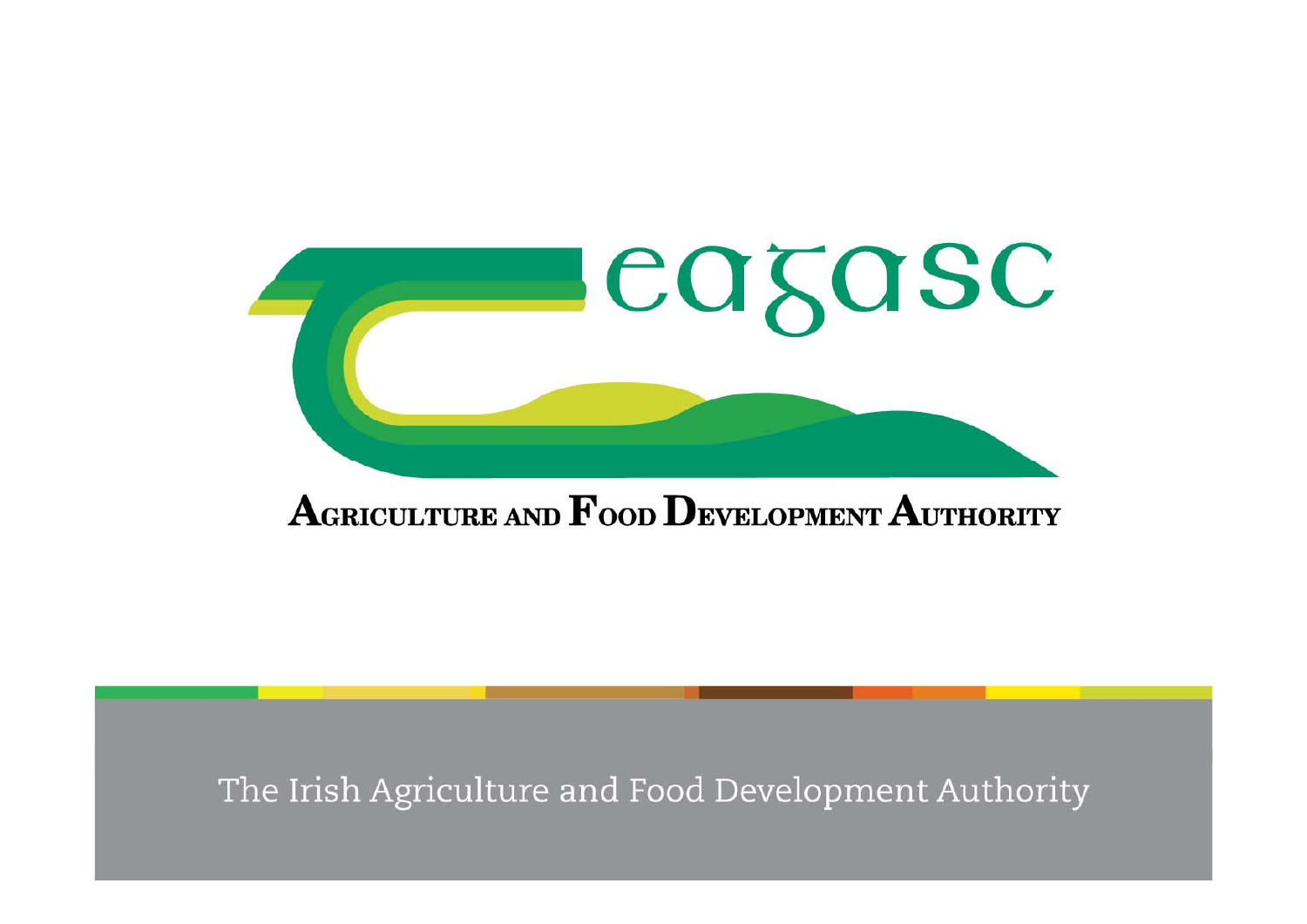### **Outlook on dairy market, handling of volatility in prices, and farm economic performance on basis of case studies in Ireland**

**Thia Hennessy, Trevor Donnellan and Fiona Thorne**

**Agricultural Economics and Farm Surveys, Teagasc**

**EAAP Congress 2016, Dairy Seminar Belfast, 29th August 2016**

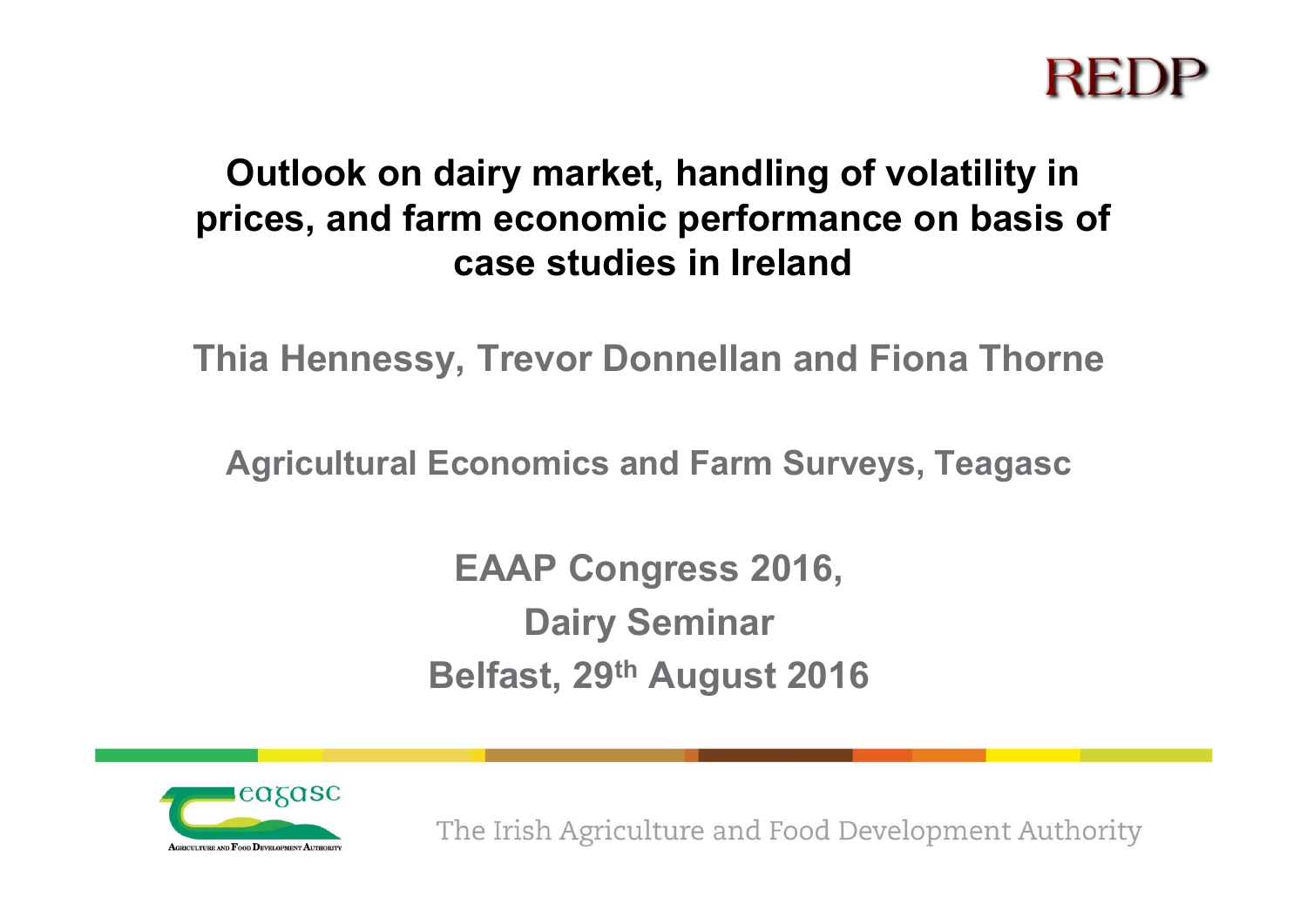### **Presentation Objective**

### REI

- $\mathcal{L}_{\mathcal{A}}$ Economic performance on Irish dairy farms
- $\mathcal{L}_{\mathcal{A}}$ Outlook for dairy markets and prices
- $\overline{\mathcal{A}}$ Experience and handling of volatility

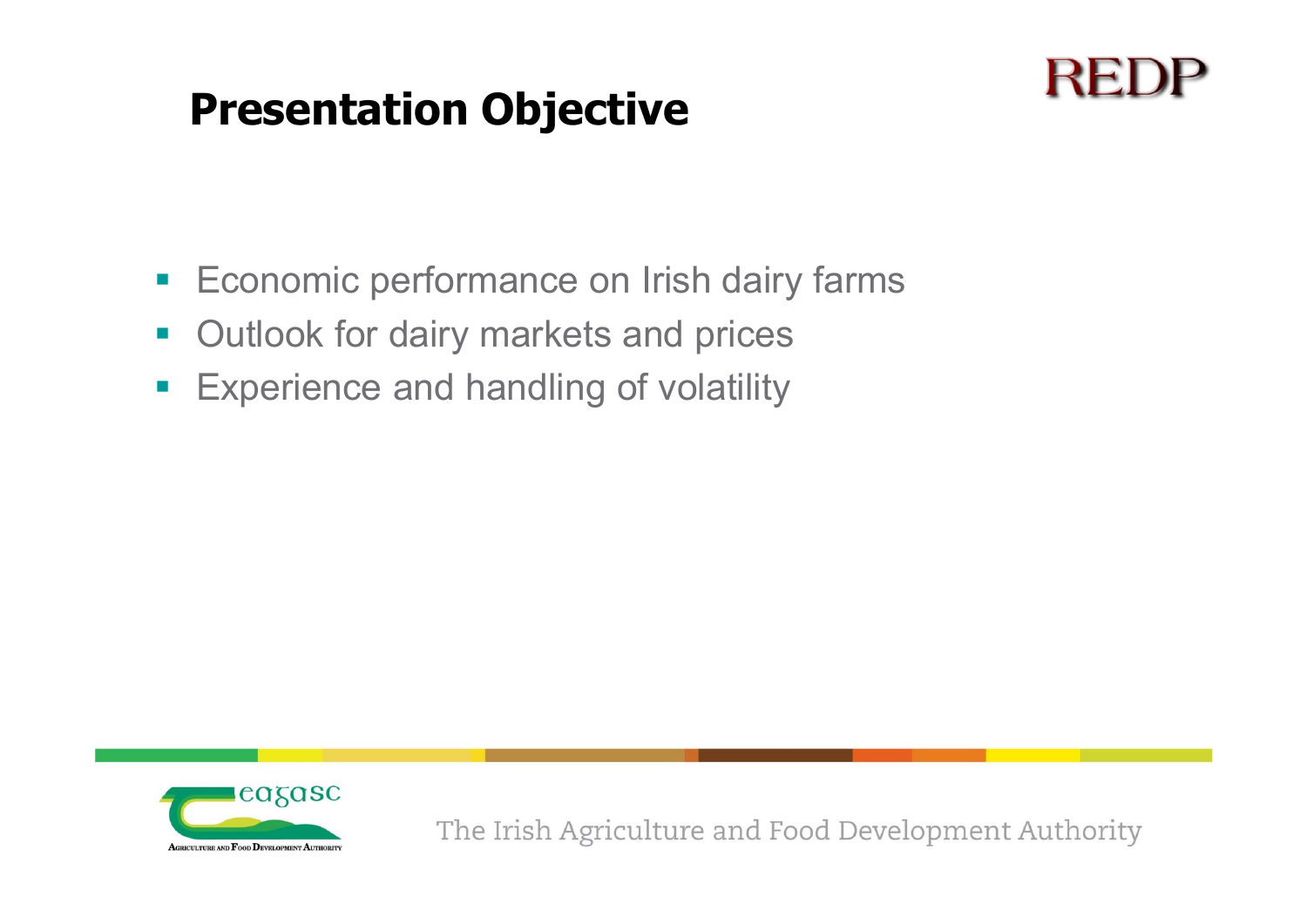### REL

### **Overview**

- $\mathcal{L}_{\mathcal{A}}$ Background & Rationale
- $\mathcal{L}^{\mathcal{A}}$ Data and Methods
- $\mathcal{L}_{\mathcal{A}}$ Farm Income on Irish Dairy Farms
- $\mathcal{L}_{\mathcal{A}}$ Volatility in Dairy Price and Dairy farm incomes
- $\mathcal{L}_{\mathcal{A}}$ Outlook for Dairy Markets
- $\sim$ Mechanisms to deal with Price and Income volatility
- $\sim$ **Conclusions**

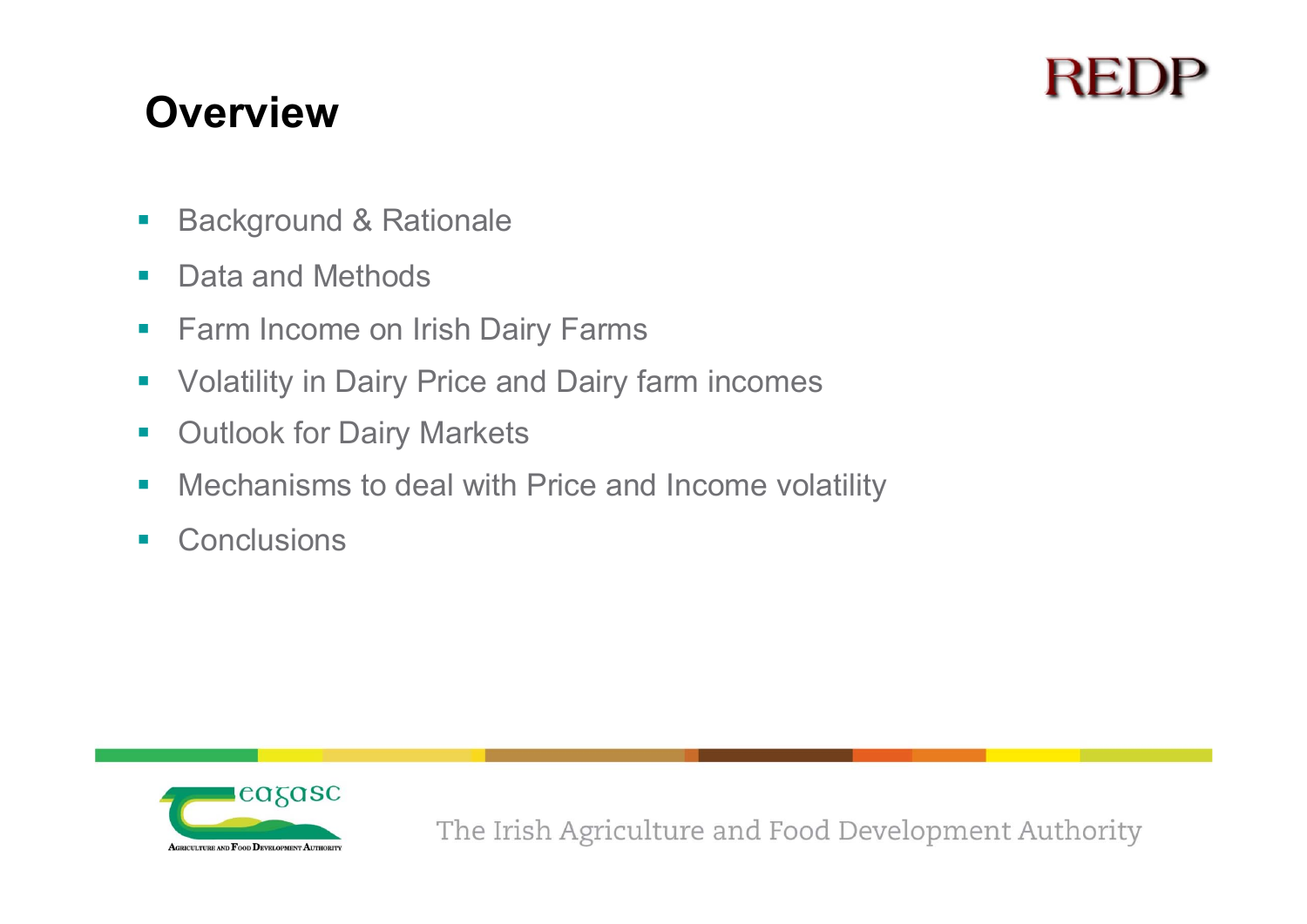# **Background and Rationale for this Review**

- Changing times for EU (and Irish) dairy sector
- er<br>19 Removal of EU Milk Quota System in 2015
- $\mathbf{r}$  Created mixed sentiment across the EU
	- Growth opportunity in some Member States (MS)
	- Г Threat for dairy sector in some MS
- $\mathcal{L}_{\mathcal{A}}$  Concern for international market volatility
	- Volatile milk prices and volatile farm production costs
	- П Some concern that quota elimination could exacerbate volatility
- er<br>1 Voluntary production restraint 2016?
	- П Article 222 of the CMO
	- П Currently a hot topic in Brussels

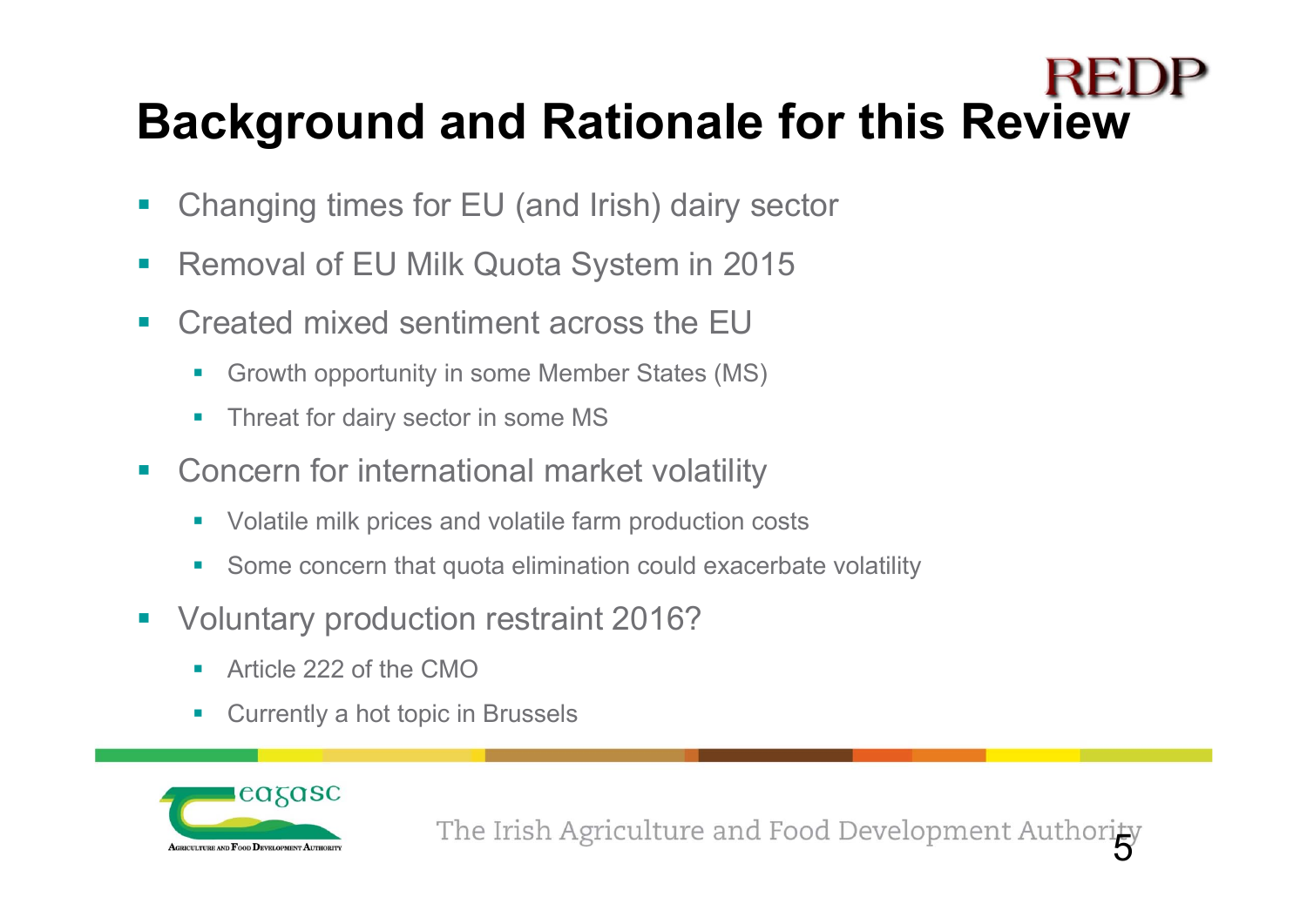### REI

### **Measurement**

- • A lot of the data presented is official, market, periodical and journal related data
- $\bullet$  But the micro farm level data presented is Teagasc National Farm Survey (NFS) data
	- $\bullet$ FADN data provider for Ireland
	- •Based on a sample of approx. 800 farms
	- Stratified random sample
	- $\bullet$  Provides data on a range of socio demographic data in addition to economic data

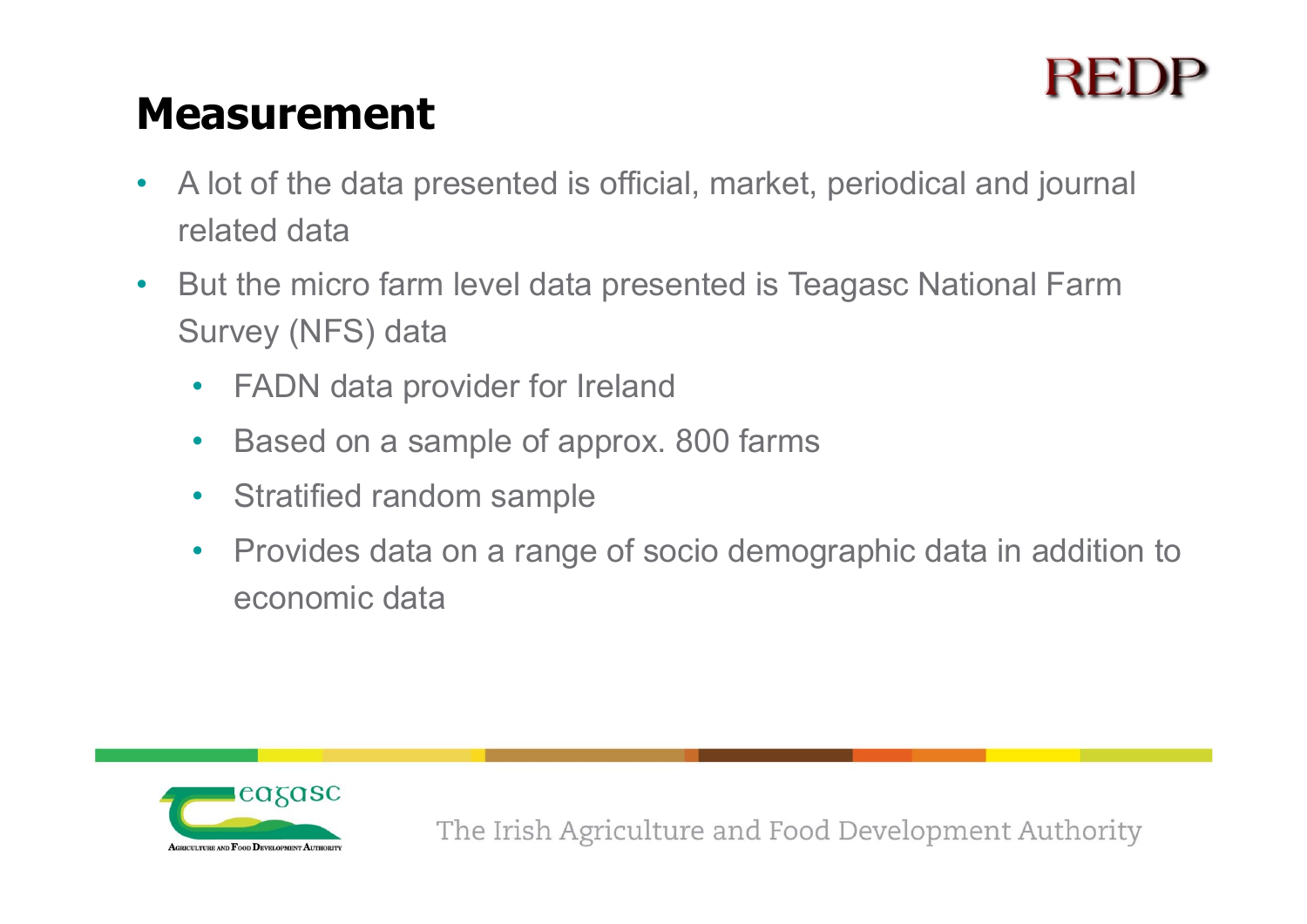

### **Farm Level Dairy Economics in Ireland**

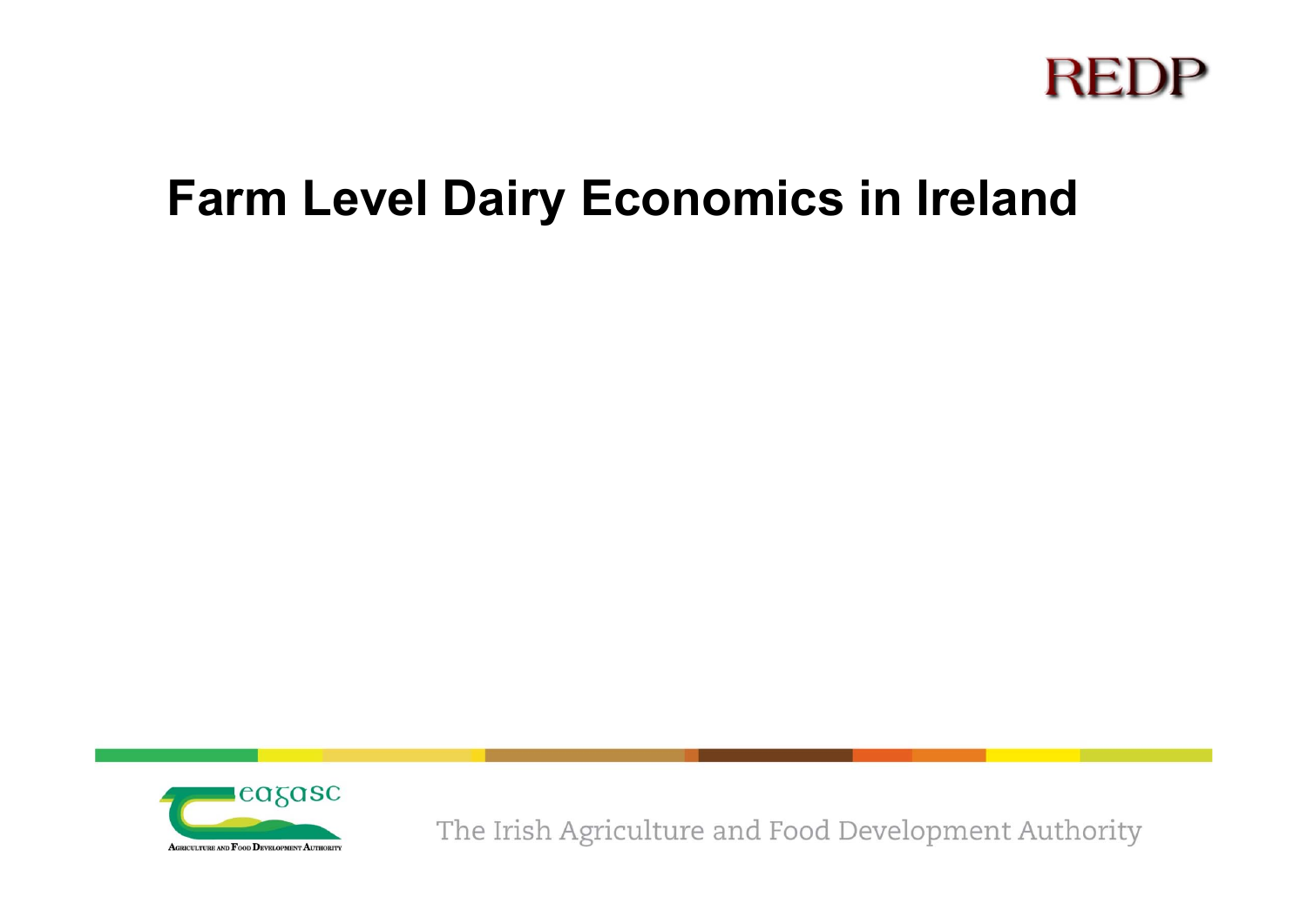### **Farm Level Dairy Economics in Ireland Family Farm Income per Hectare**

|                       | <b>Size</b> | <b>Income</b>    |
|-----------------------|-------------|------------------|
|                       | ha          | $\varepsilon/ha$ |
| <b>Dairy</b>          | 56          | 1,112            |
| <b>Cattle Rearing</b> | 35          | 329              |
| <b>Cattle Other</b>   | 39          | 424              |
| <b>Sheep</b>          | 50          | 323              |
| <b>Tillage</b>        | 63          | 546              |
| All                   | 46          | 578              |

*Source: Teagasc National Farm Survey 2015*

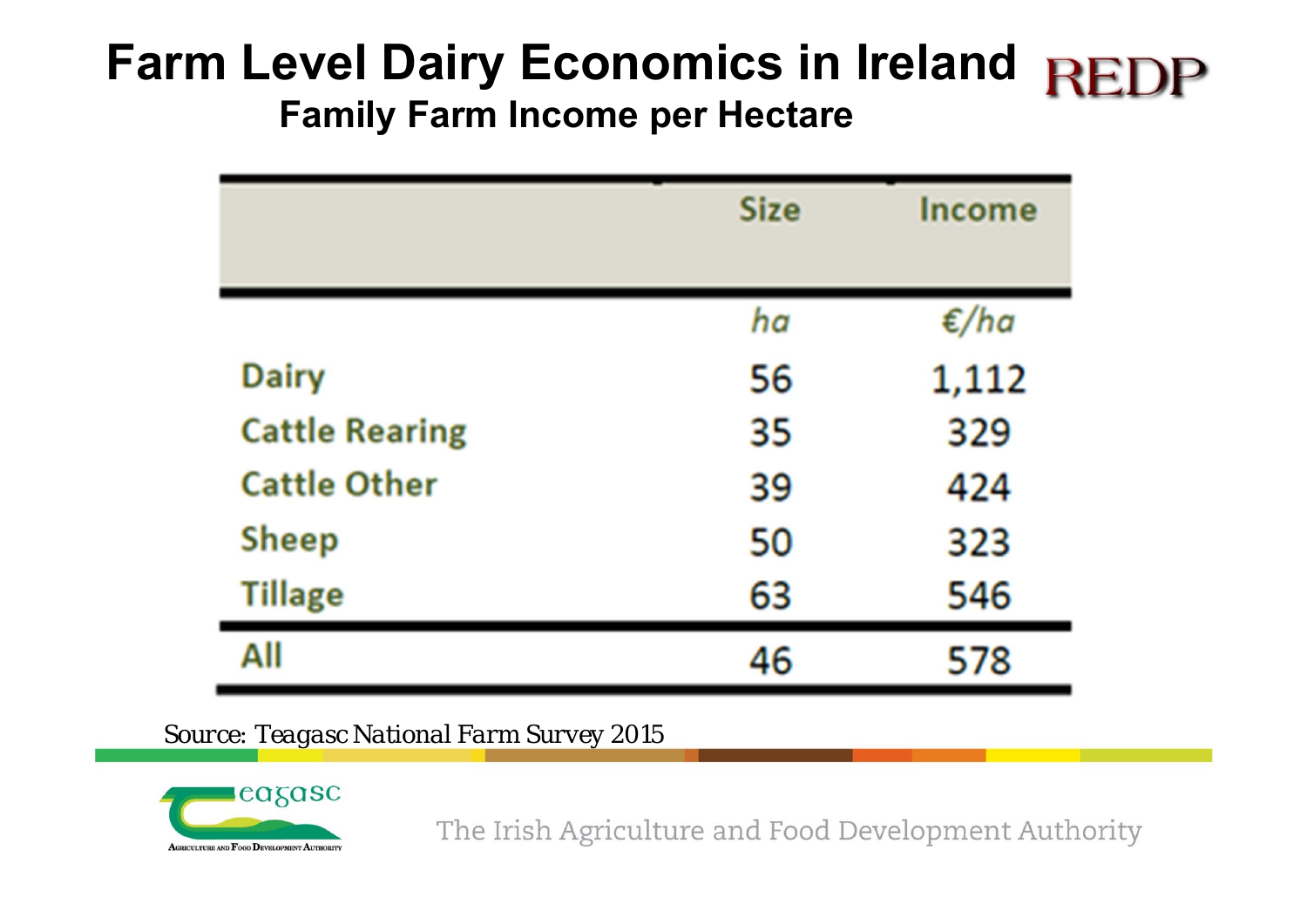# **Farm Level Dairy Economics in Ireland**

**Family Farm Income per farm**



*Source: Teagasc National Farm Survey 2015*

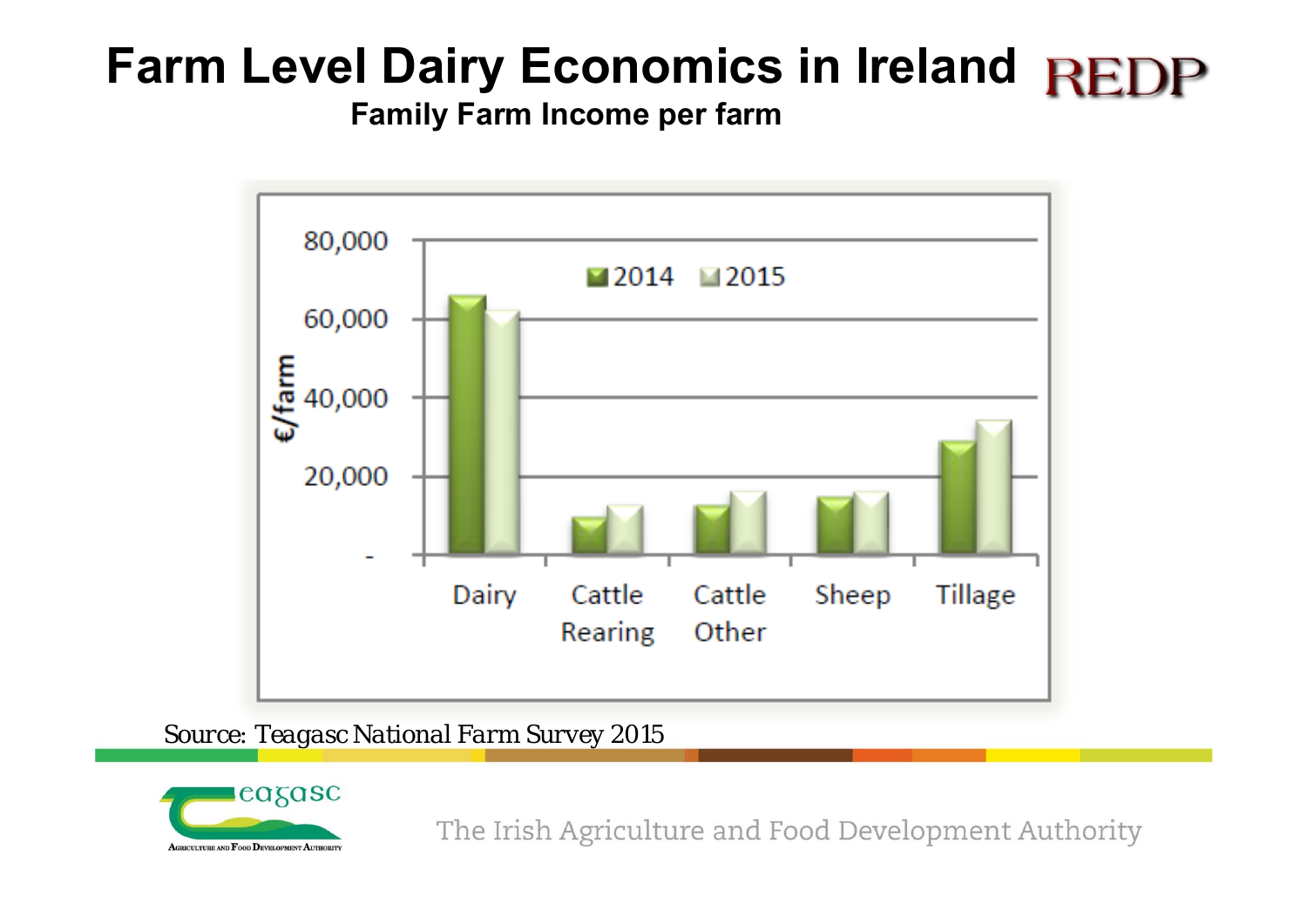# **Farm Level Dairy Economics in Ireland**

**Dairy Enterprise Indicators 2015**

|                                | 2015   | Change |
|--------------------------------|--------|--------|
|                                |        | from   |
|                                |        | 2014   |
|                                |        | %      |
| <b>Production (litres/ha)</b>  | 11,108 | $+6$   |
| Milk Price (€/litre)           | 30.3   | $-20$  |
| Gross output $(\epsilon/ha)$   | 3,614  | -9     |
| Direct Costs(€/ha)             | 1,426  | -7     |
| Gross Margin ( $\epsilon$ /ha) | 2,187  |        |

*Source: Teagasc National Farm Survey 2015*

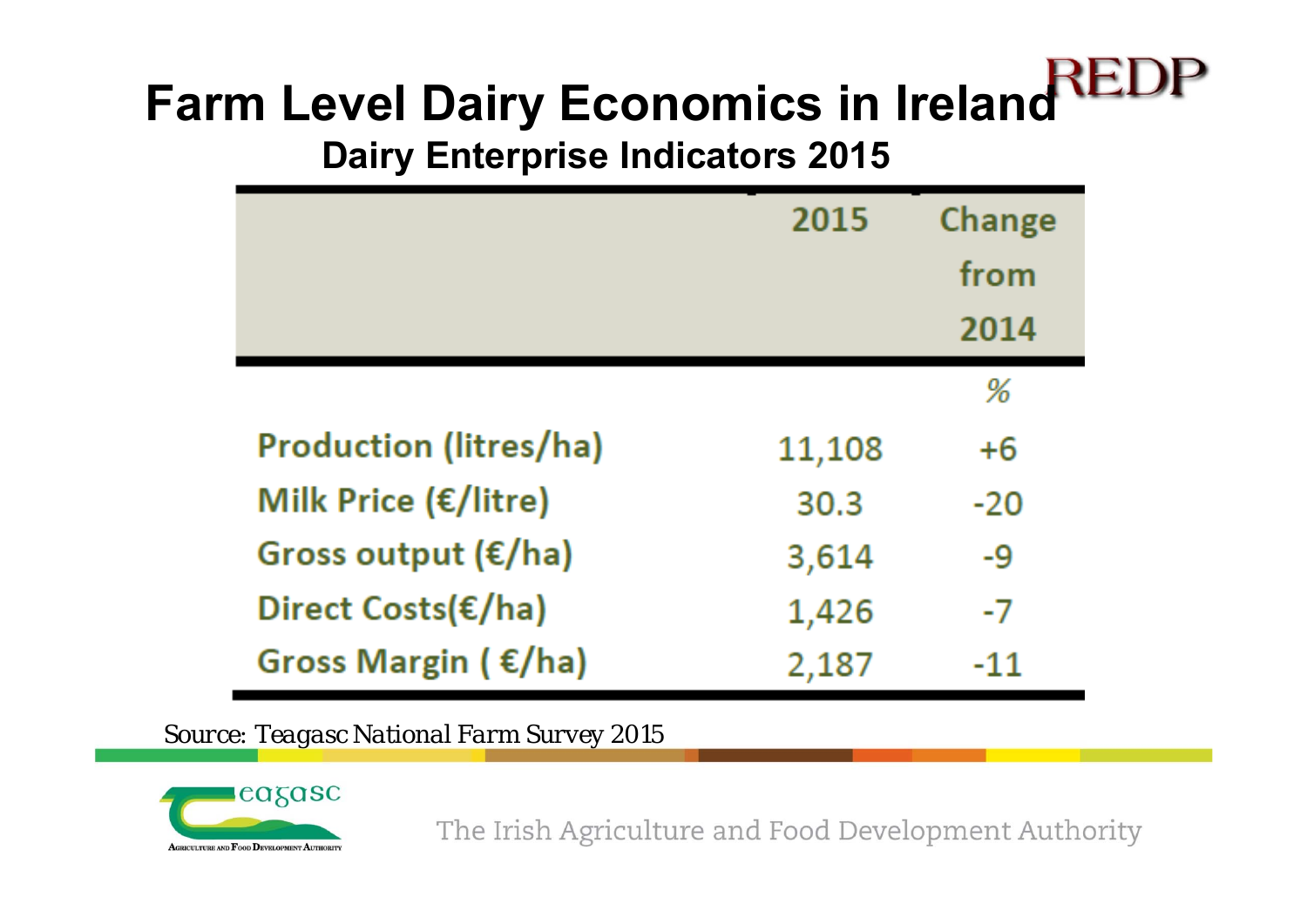

### **Risk and Volatility on Irish Farms**

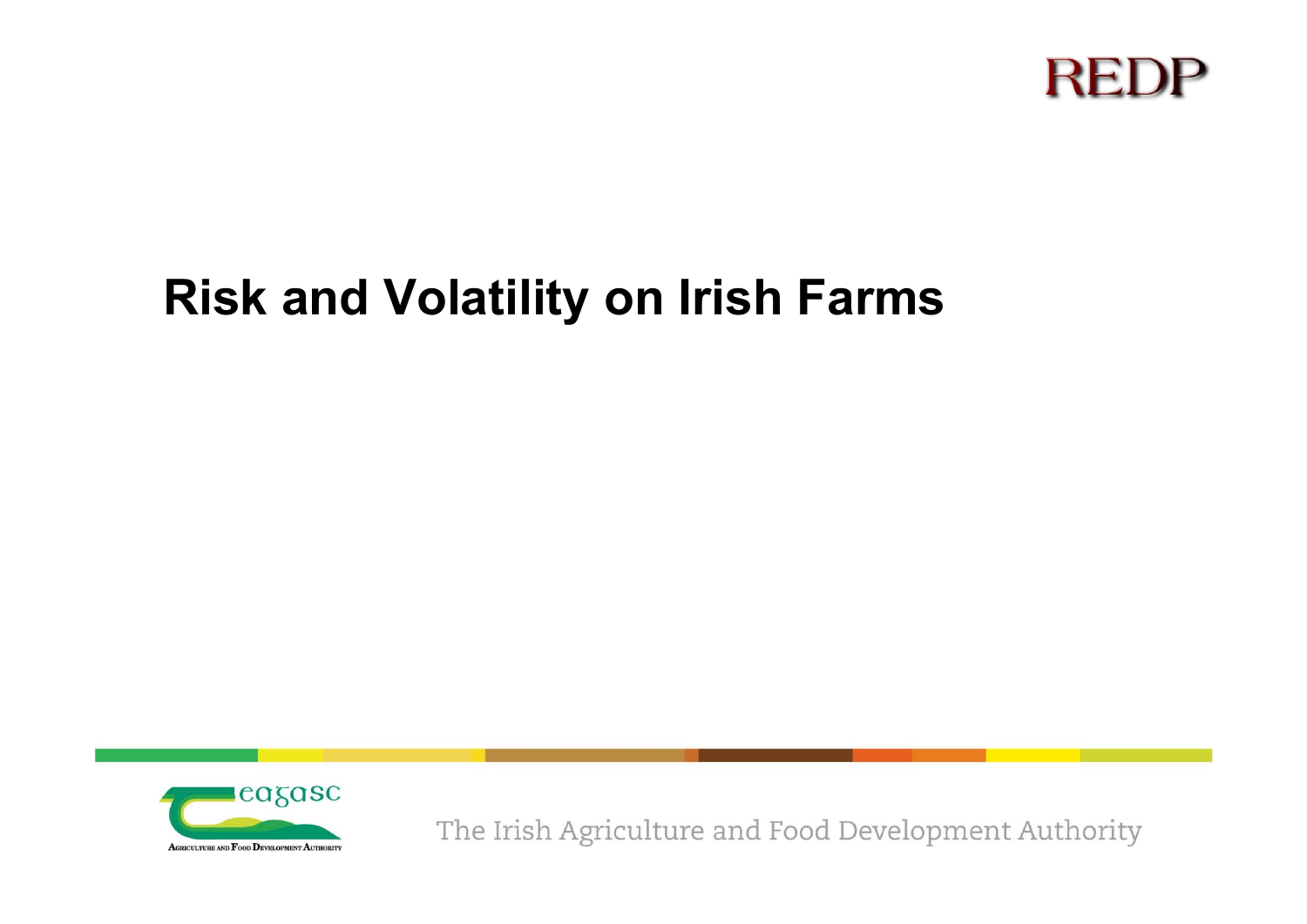# What do we mean by risk?

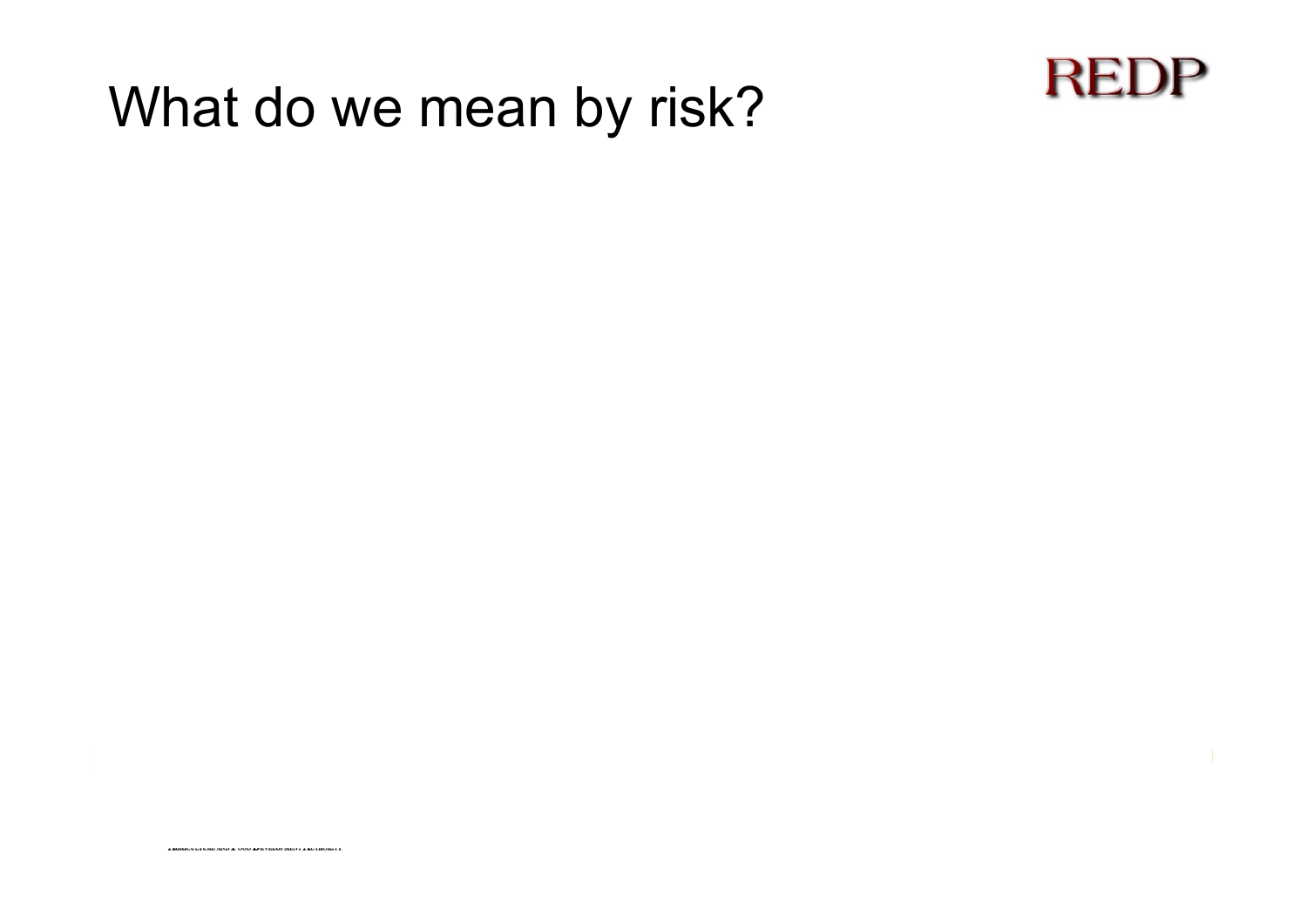### **Farmers' Risk Perceptions**

| <b>Average</b><br>Ranking<br><b>Position</b> | <b>Risk Factor</b>        | <b>Average Ranking</b> |
|----------------------------------------------|---------------------------|------------------------|
|                                              | <b>Price Risk</b>         | 1.75                   |
| $\overline{2}$                               | <b>Production Risk</b>    | 2.43                   |
| 3                                            | <b>Personal Risk</b>      | 3.08                   |
| $\overline{4}$                               | <b>Institutional Risk</b> | 3.40                   |
| 5                                            | <b>Financial Risk</b>     | 4.35                   |

*Source: Teagasc National Farm Survey 2011*



The Irish Agriculture and Food Development Authority

**REDP**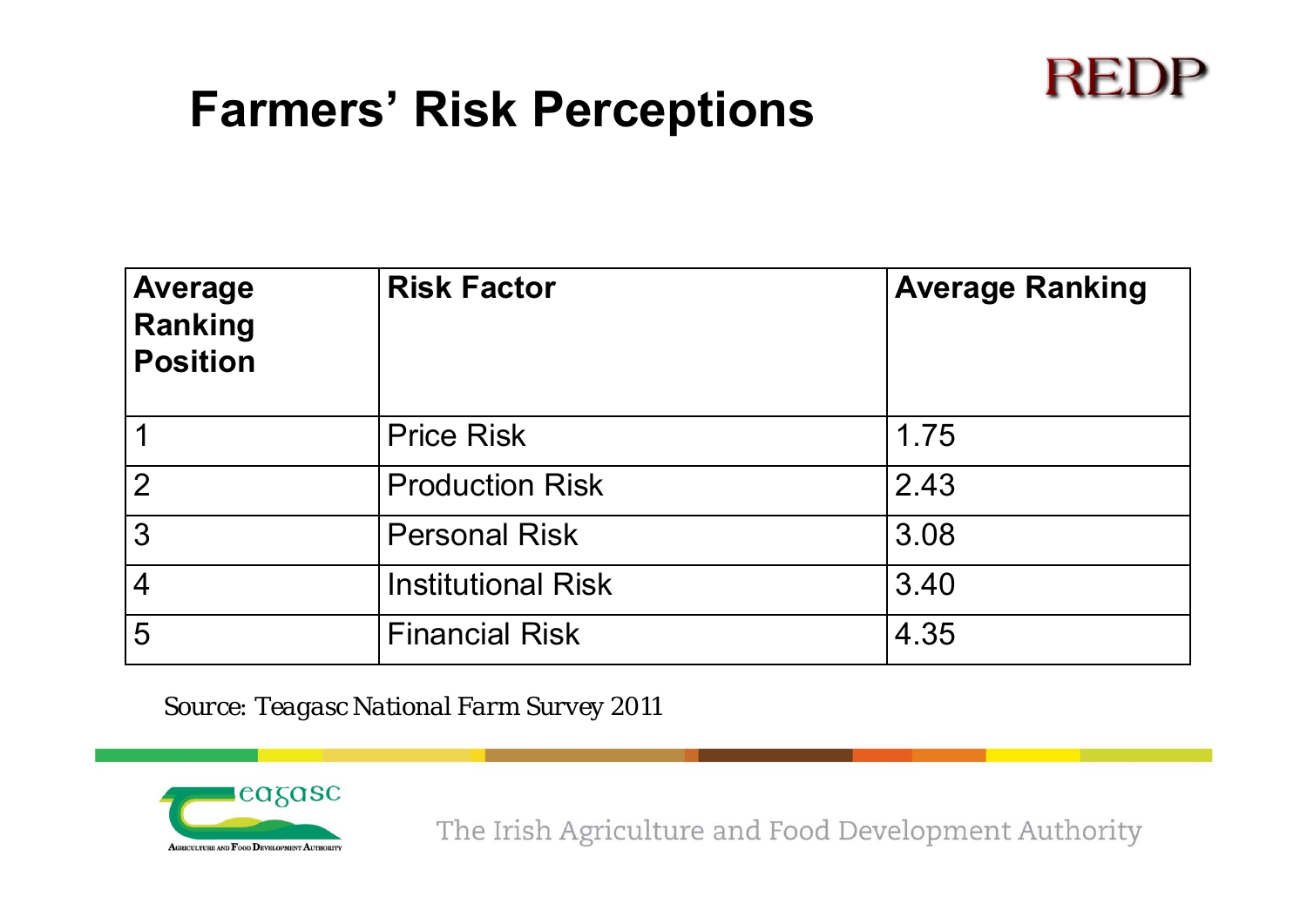### **Price Volatility Defined**

- $\mathcal{L}_{\mathcal{A}}$ **Price volatility is one of a number of risks**
- $\mathcal{C}^{\mathcal{A}}$  **Not easily defined**
	- **EX Common to think of volatility as increased risk**
	- $\overline{\phantom{a}}$ But risk is a subjective term
- $\mathbb{R}^n$  *"Price volatility is a directionless measure of the extent of the variability of a price" Gilbert and Morgan (2010)*
	- **•** Volatility is about highs as well as lows

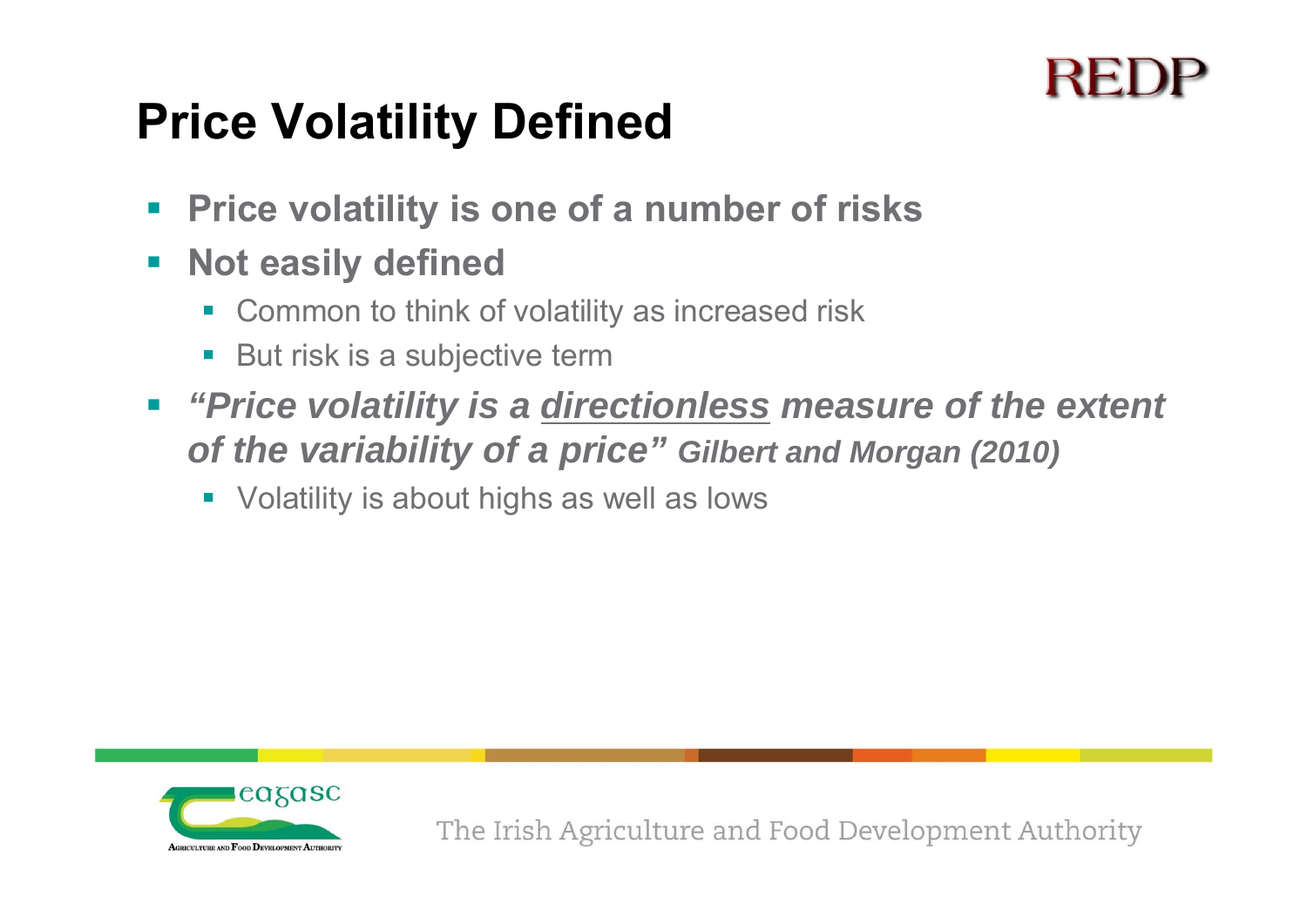

# *Farming has always been a risky business.*

# *But has it become riskier? Or more volatile?*

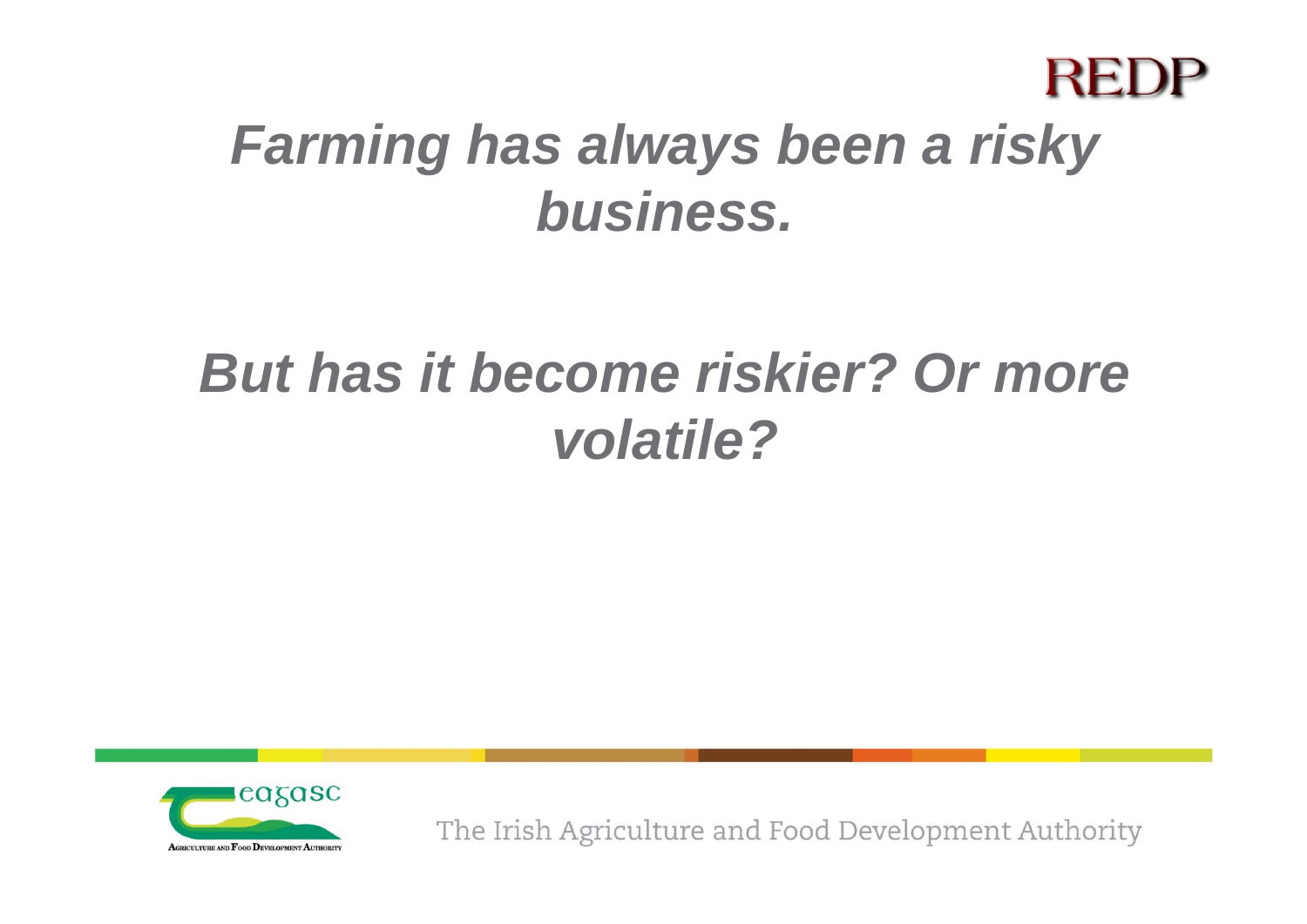### **Output Price Volatility**

**Monthly Milk price 1988 to 2015**





The Irish Agriculture and Food Development Authority

REI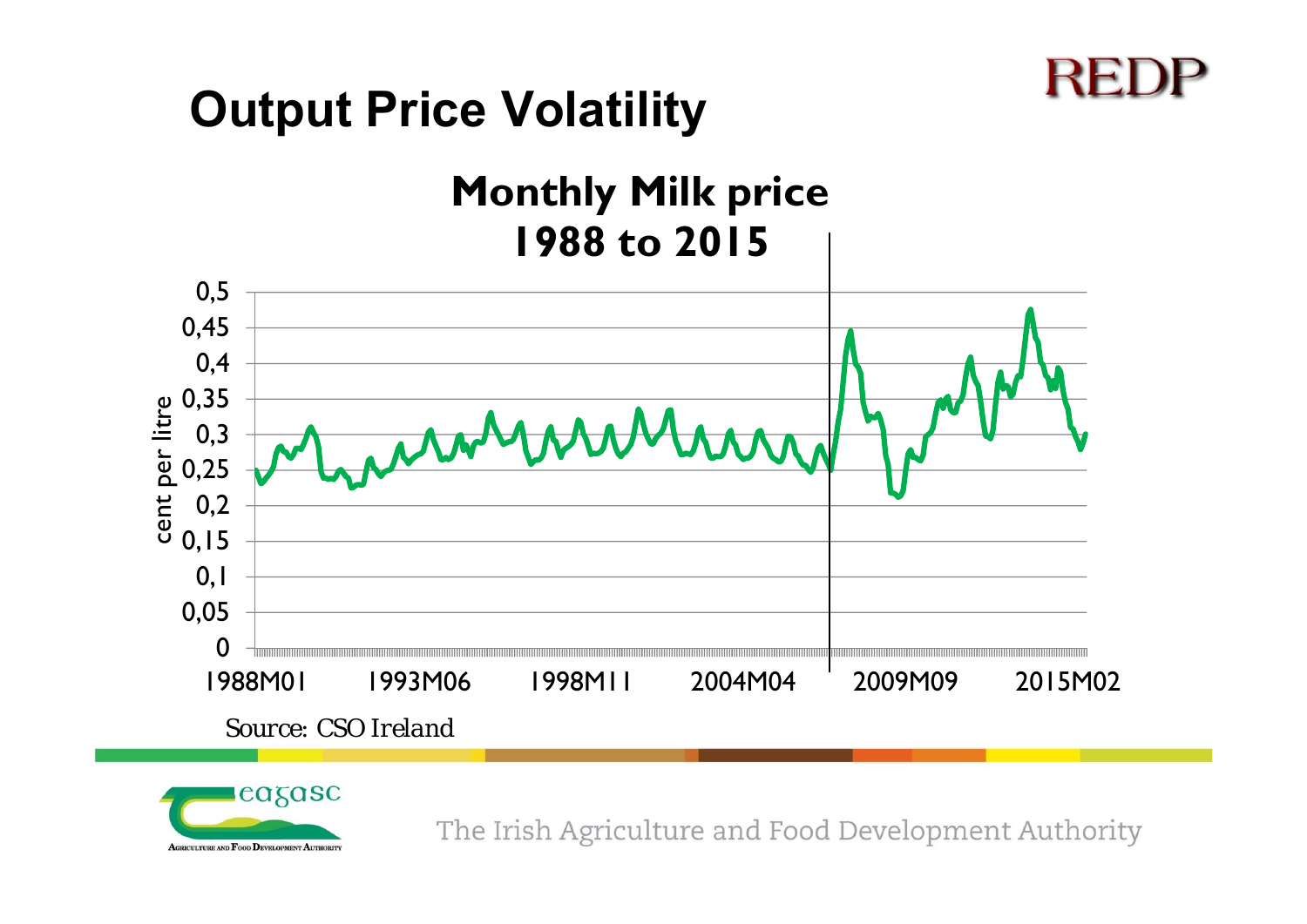### **REDP**

### **Input Price Volatility**



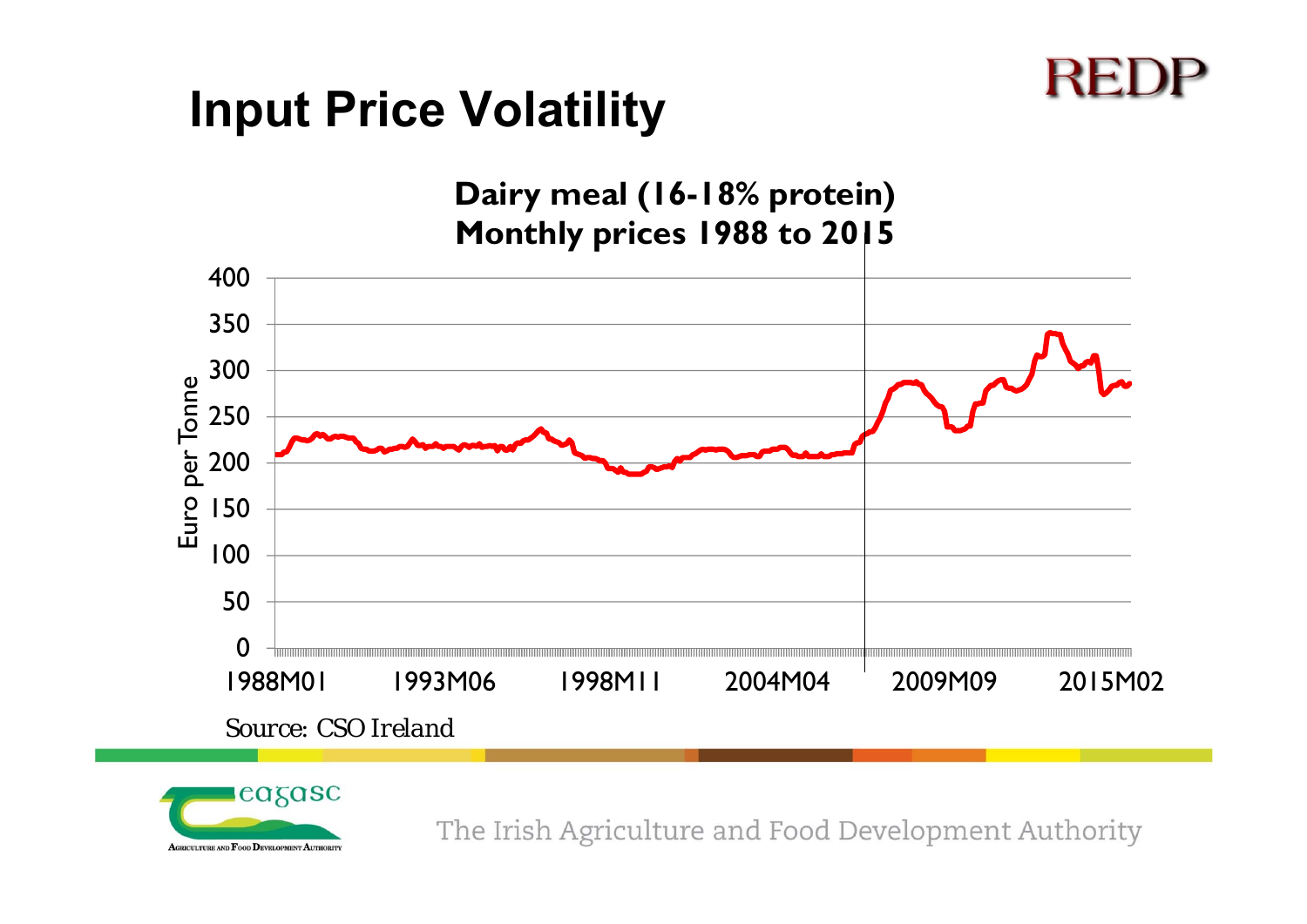

### **Farm Level Dairy Economics in Ireland**



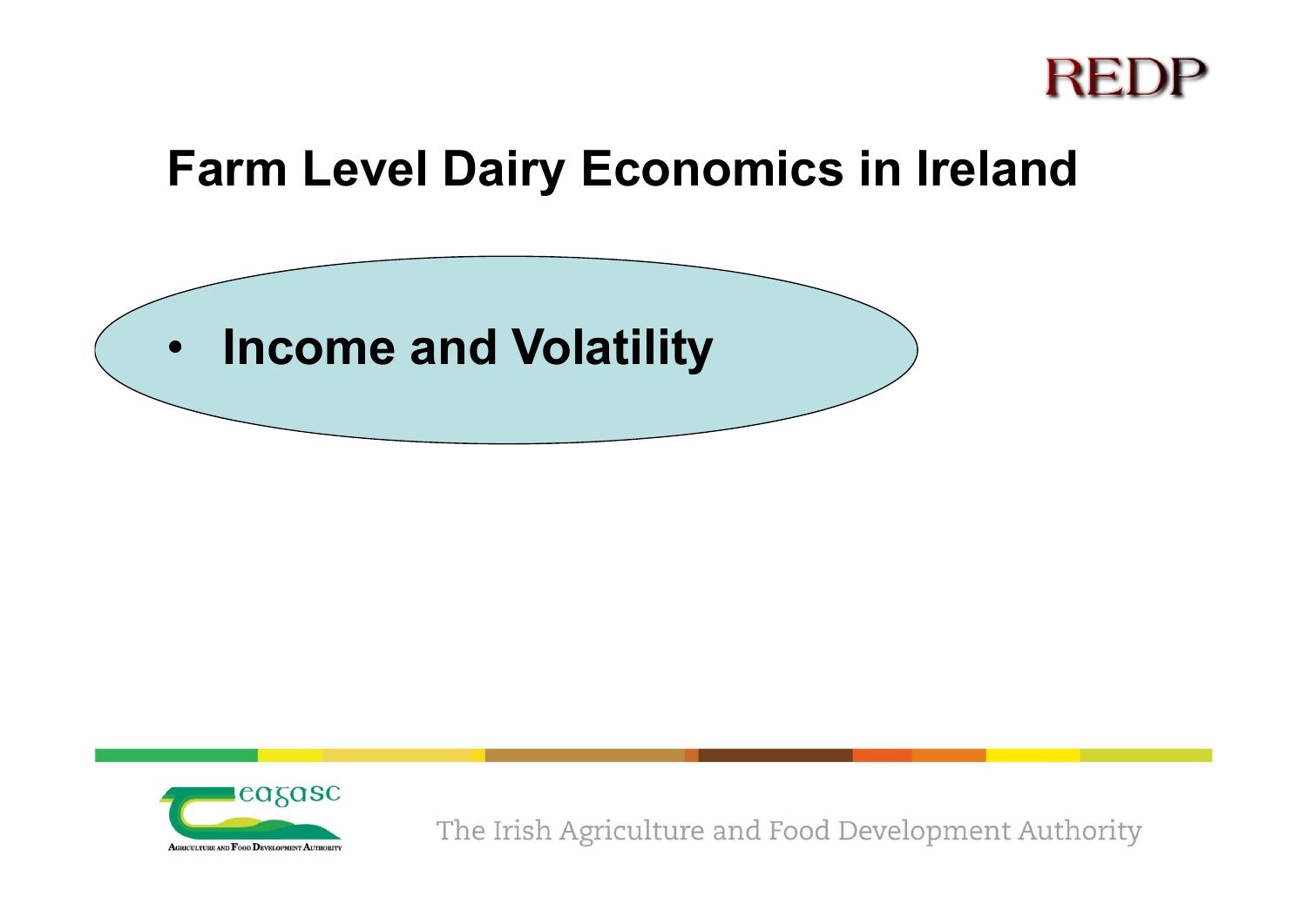### **REDP**

### **Impact on Income**



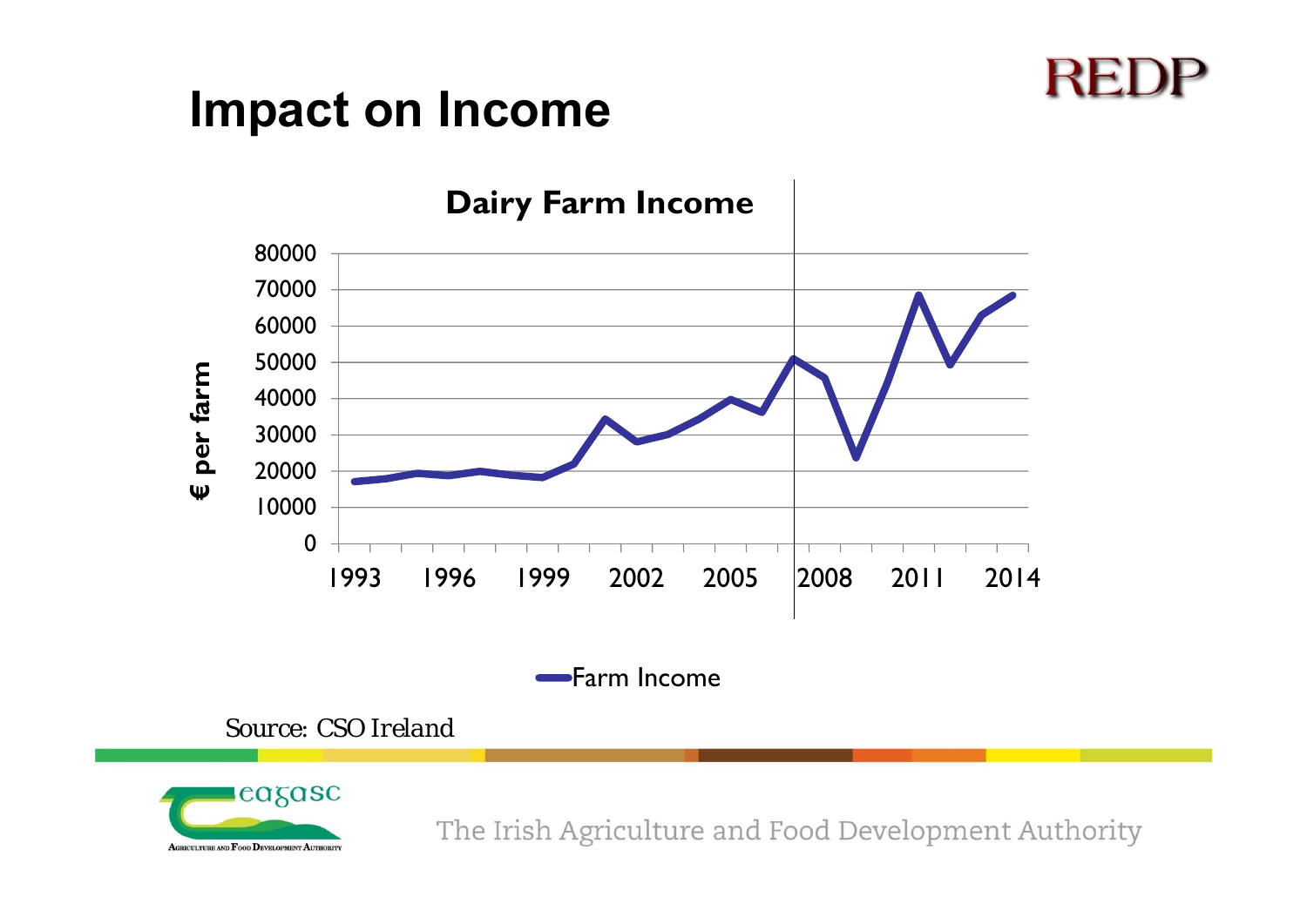### **REDP**

### **Impact on Income**



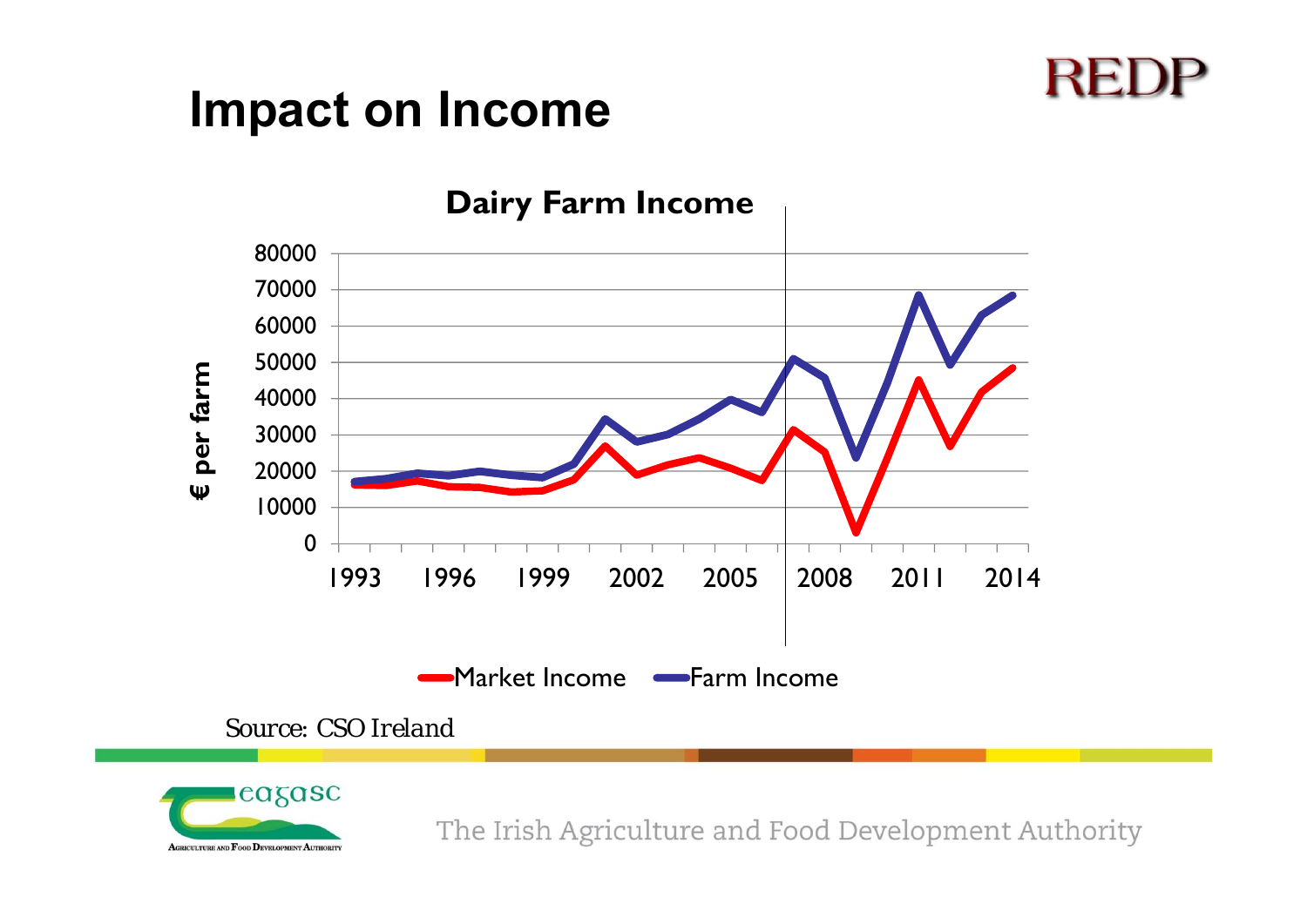# **Are farm households exposed to more risk?**



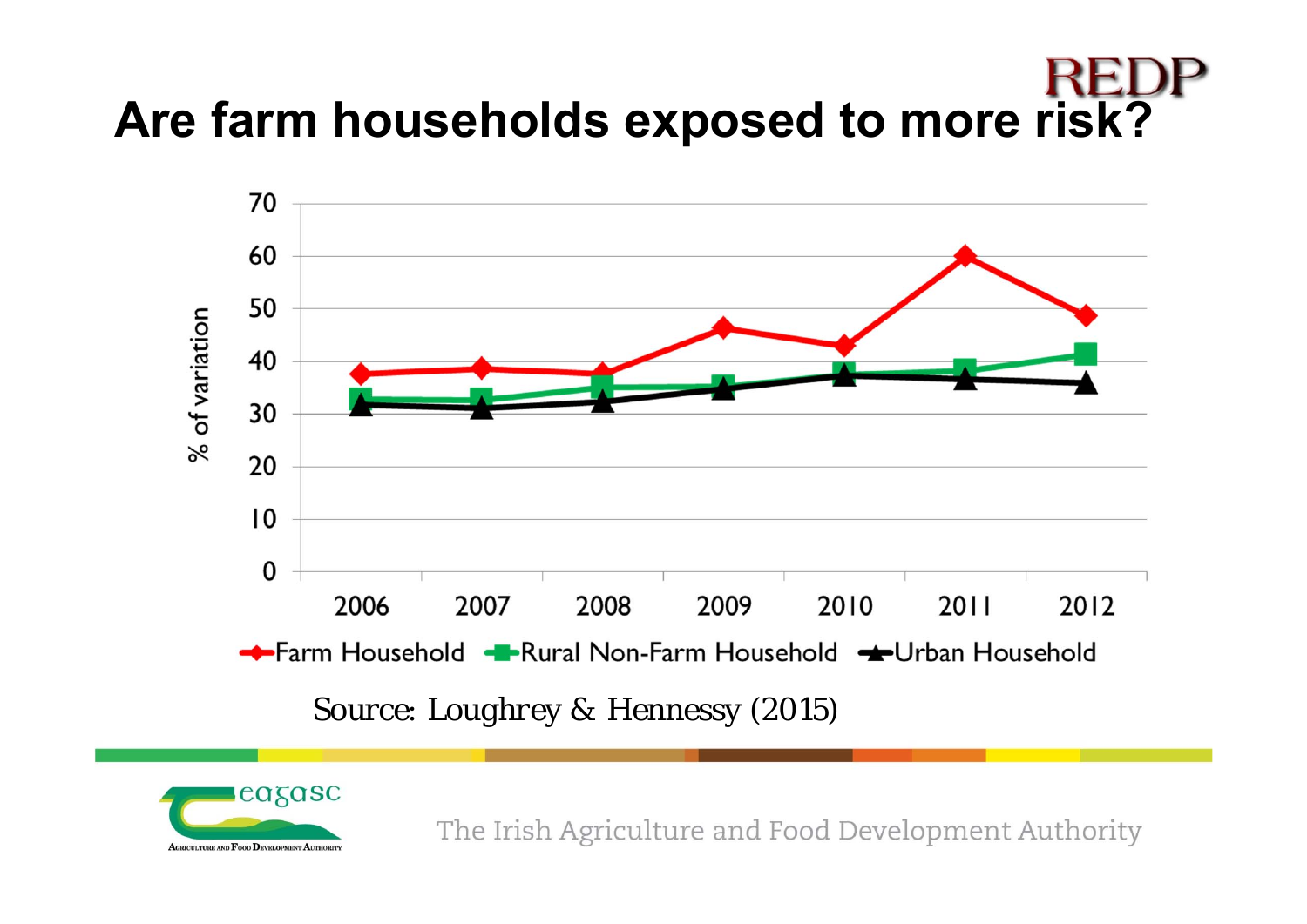### REI

### **Sources of Volatility**

**Decomposition of Variance in Family Farm Income (2007 – 2012)** 



*Source: Teagasc, National Farm Survey analysis*

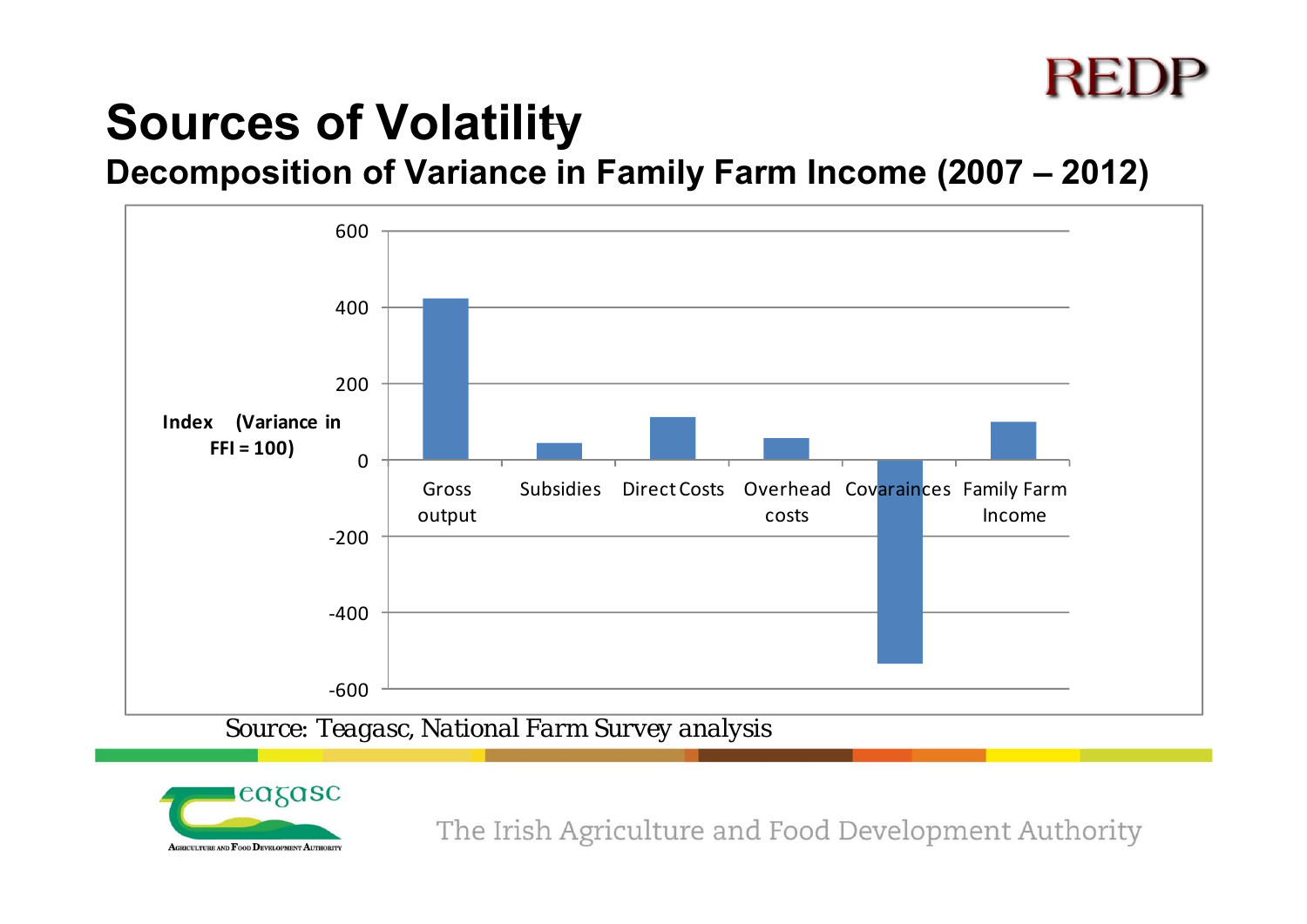

### **Outlook on dairy markets**

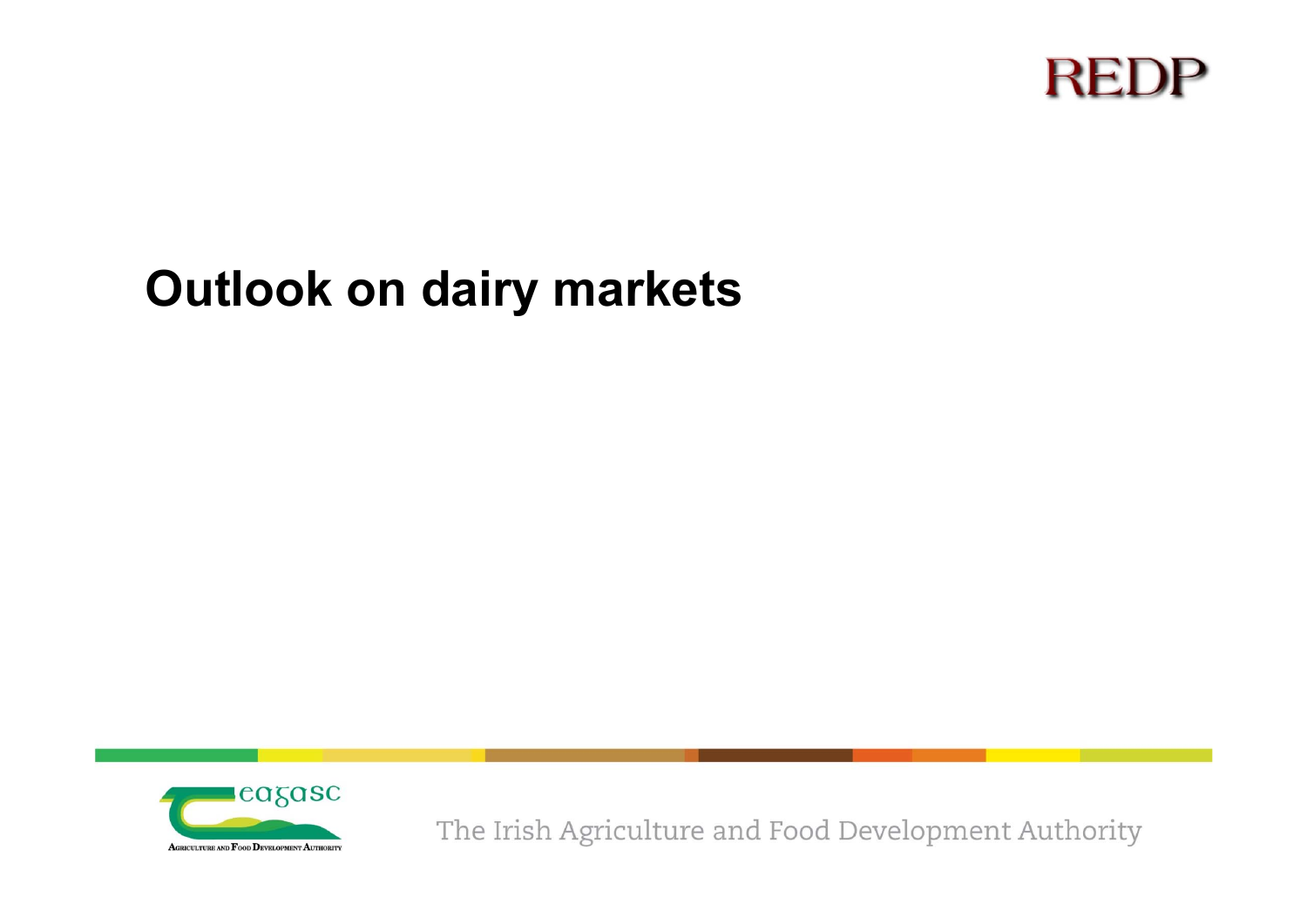### **EU Milk Price trends 2001-2016**





**REDP**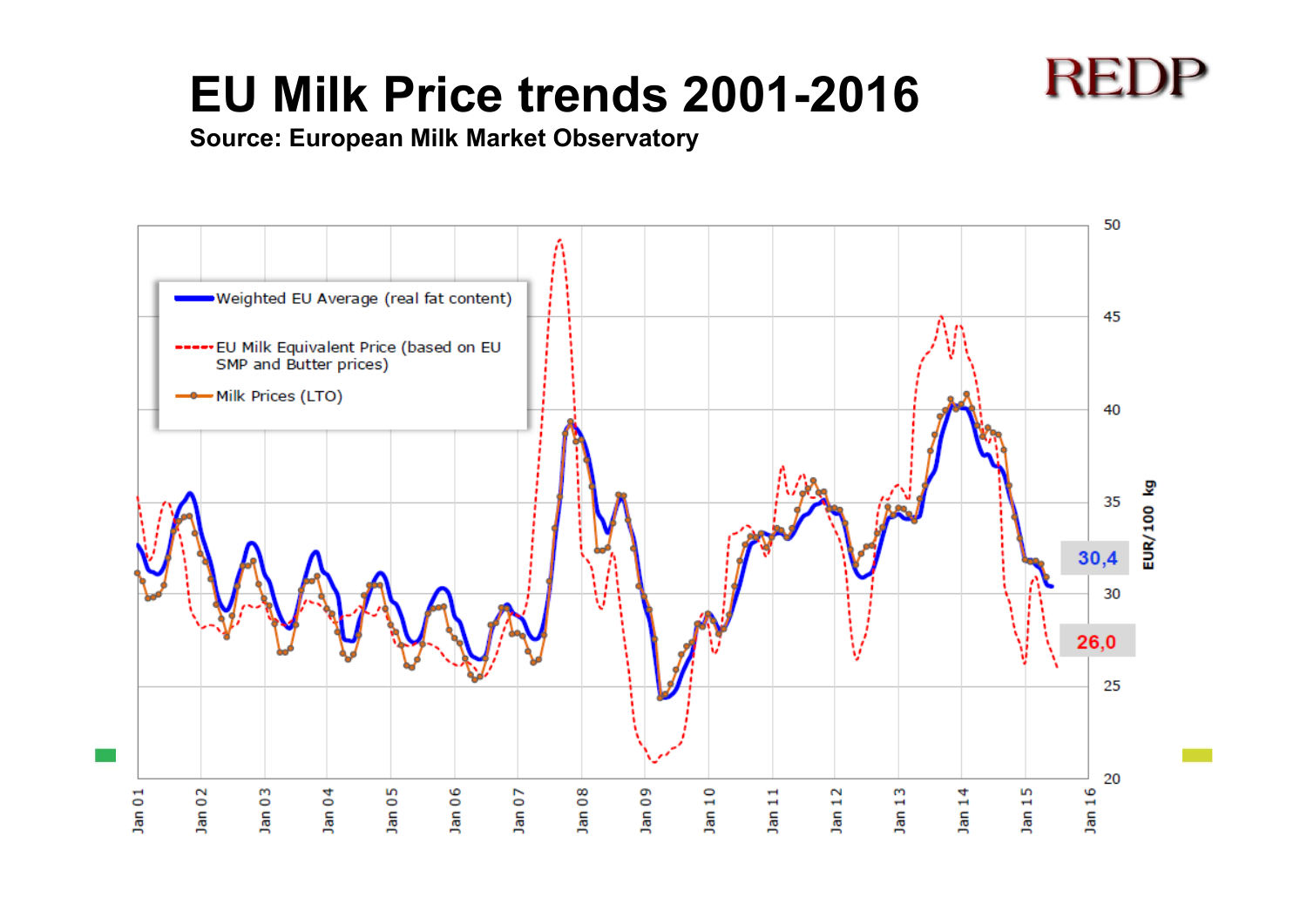## **Outlook on dairy markets**

- **Volatility is set to continue**
	- $\mathcal{L}_{\mathcal{A}}$ Based on weather, climate and policies
- $\mathcal{L}_{\mathcal{A}}$ **Global Diary Trade 2016 figures for milk price are higher in Q2 than Q1**
- $\overline{\phantom{a}}$  **Latest market prospects indicate that a recovery in international milk prices to 'sustainable levels' is not expected until H1 in 2017**
- $\mathbb{R}^3$  **Means that coping with volatility is a very real issue at farm level, not just for Irish dairy farmers**

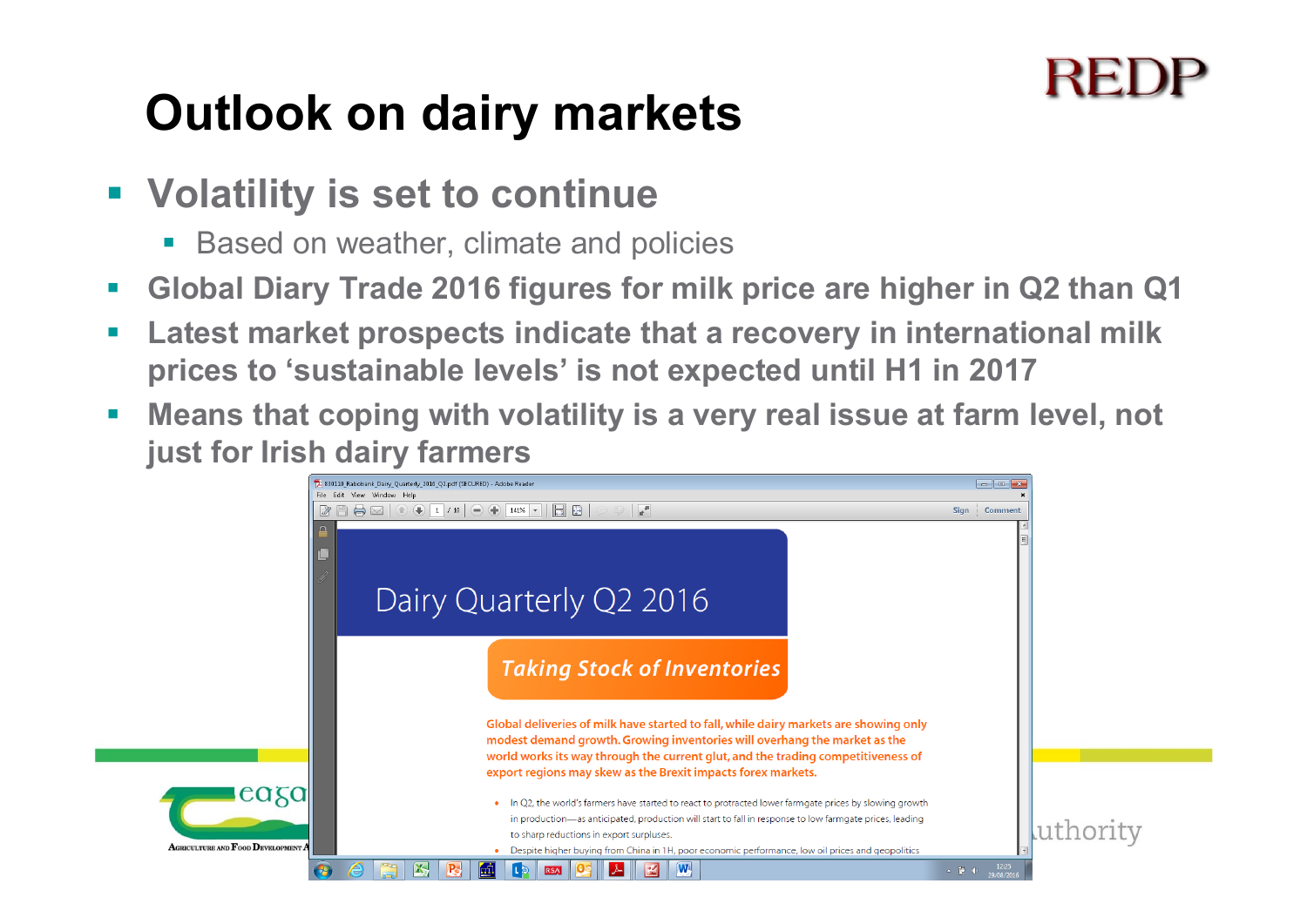

### **Volatility, causes, implications and possible remedies**

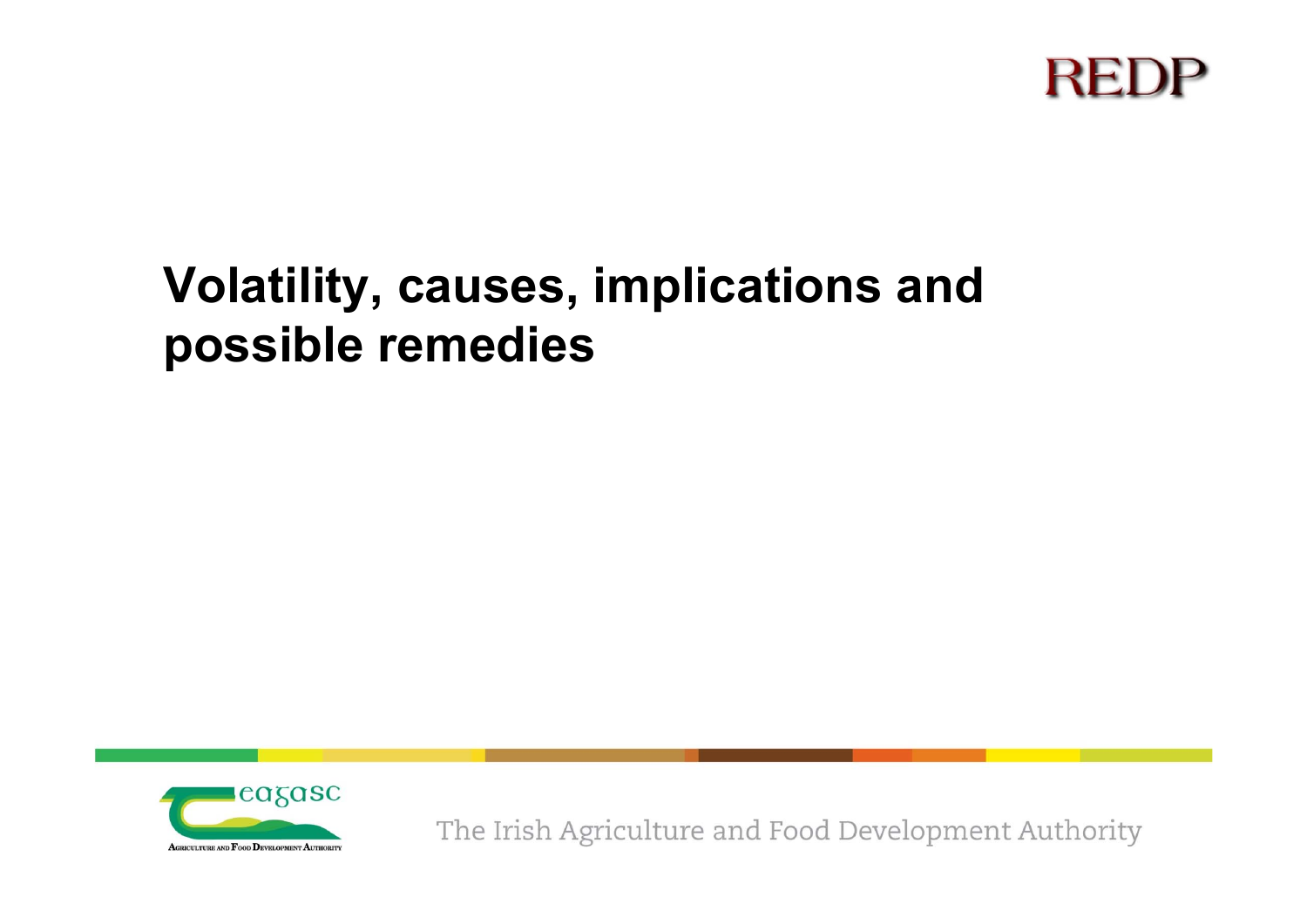## **EU Policy (reform of 2003) Enter Price Volatility**

- $\mathcal{L}_{\mathcal{A}}$  **End of explicit EU price stability policy**
	- **Global market volatility permeates EU market**
- $\mathcal{L}_{\mathcal{A}}$  **Much lower "safety net" intervention prices**
	- Reduced from 2004 to 2006
	- **Unchanged since 2007**

### $\mathcal{L}_{\mathcal{A}}$ **Change of emphasis in EU Agricultural Budget**

- $\blacksquare$ Introduction of direct payments for dairy farmers
- $\overline{\phantom{a}}$ Much less emphasis on price stability

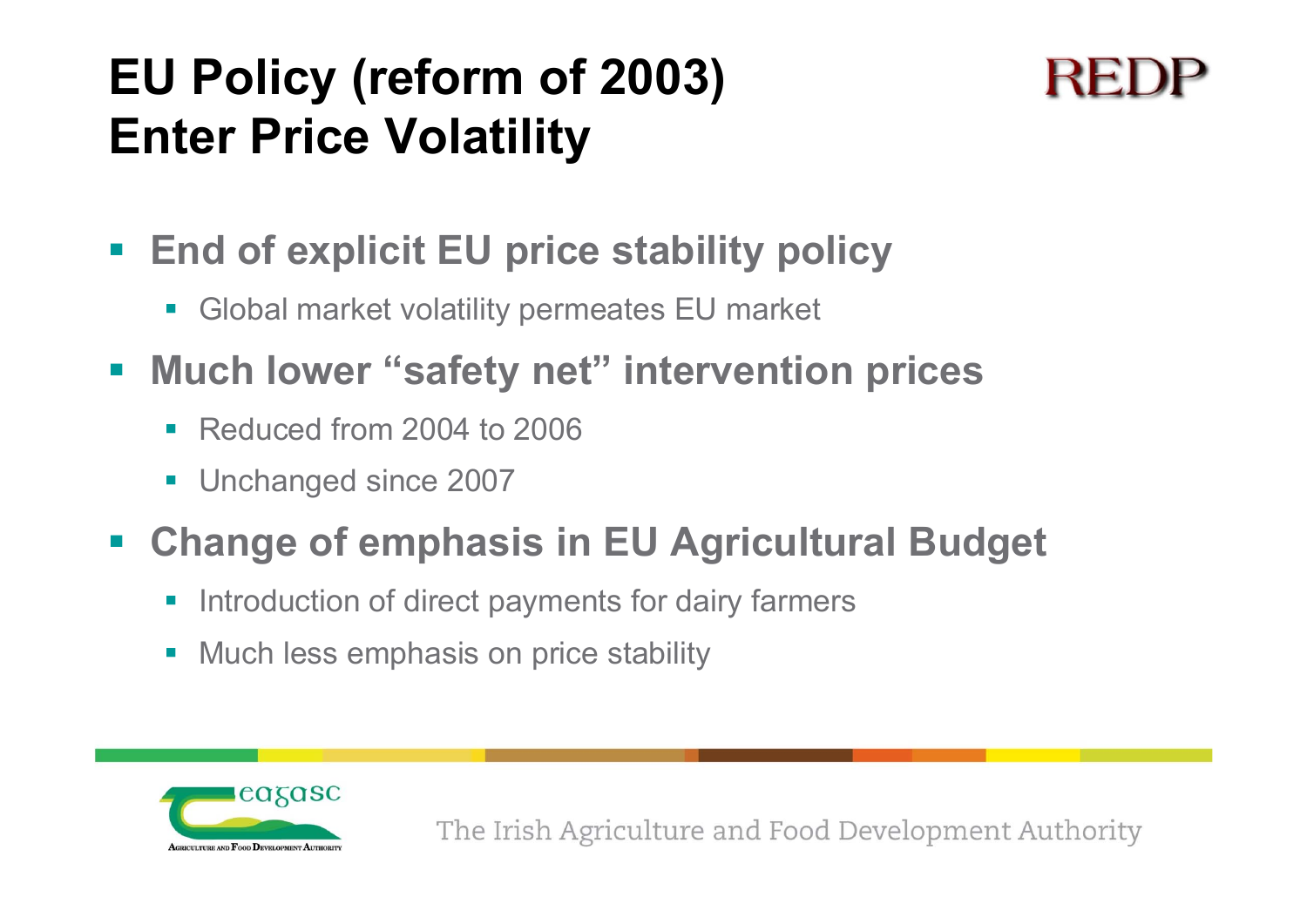# **Causes of Dairy Price Volatility**

- $\mathcal{L}_{\mathcal{A}}$  **Policy change in EU**
	- **EXTE:** Low dairy inventory levels in recent years
- $\mathcal{L}_{\mathcal{A}}$  **Characteristics of the demand for food** 
	- er<br>1 Inelastic demand
- **Combined with unanticipated variation in supply** 
	- Due to weather, disease, etc.,
- $\mathbf{L}$ **Small changes in supply can cause large changes in price**
- $\mathcal{L}^{\mathcal{L}}$  **Biology of dairy**
	- **Production responses small in short run (yield adjustment)**
	- **Greater in long run (herd size adjustment)**



REI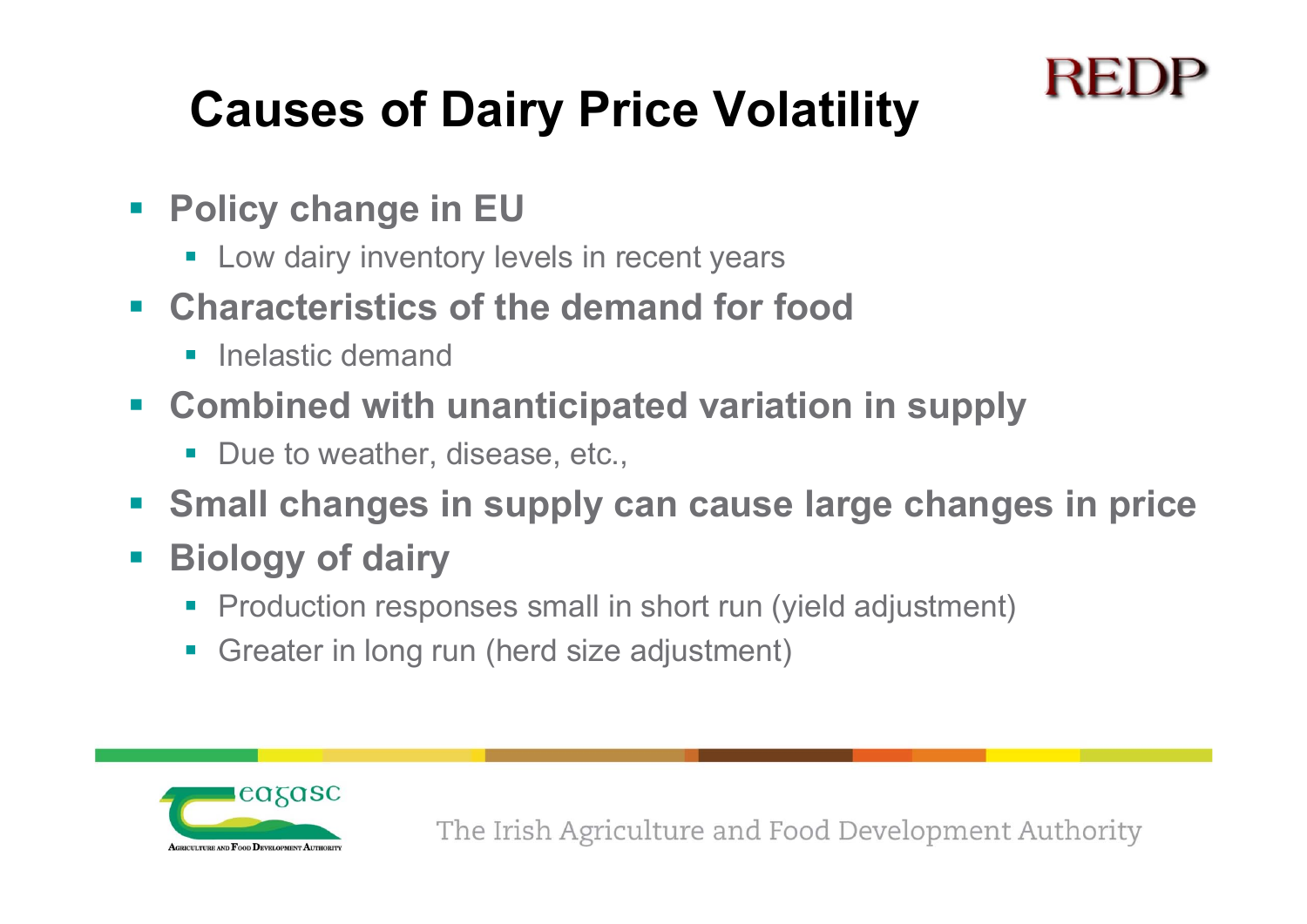# **Consequences of Price Volatility**

- **Low prices cause financial problems**
	- e.g. low margins, cashflow management and debt servicing
- $\Box$  **High prices lead to substitution away from dairy**
	- $\overline{\phantom{a}}$ Difficult or impossible to reverse (want stable ingredient prices)
- $\overline{\phantom{a}}$  **Extreme volatility leads to procrastination**
	- **Slows investment, innovation and R&D decisions**
	- **Wait and see mentality takes root**
	- $\mathcal{L}_{\mathcal{A}}$  Culture of minimal stockholding, which itself contributes to volatility



The Irish Agriculture and Food Development Authority

REI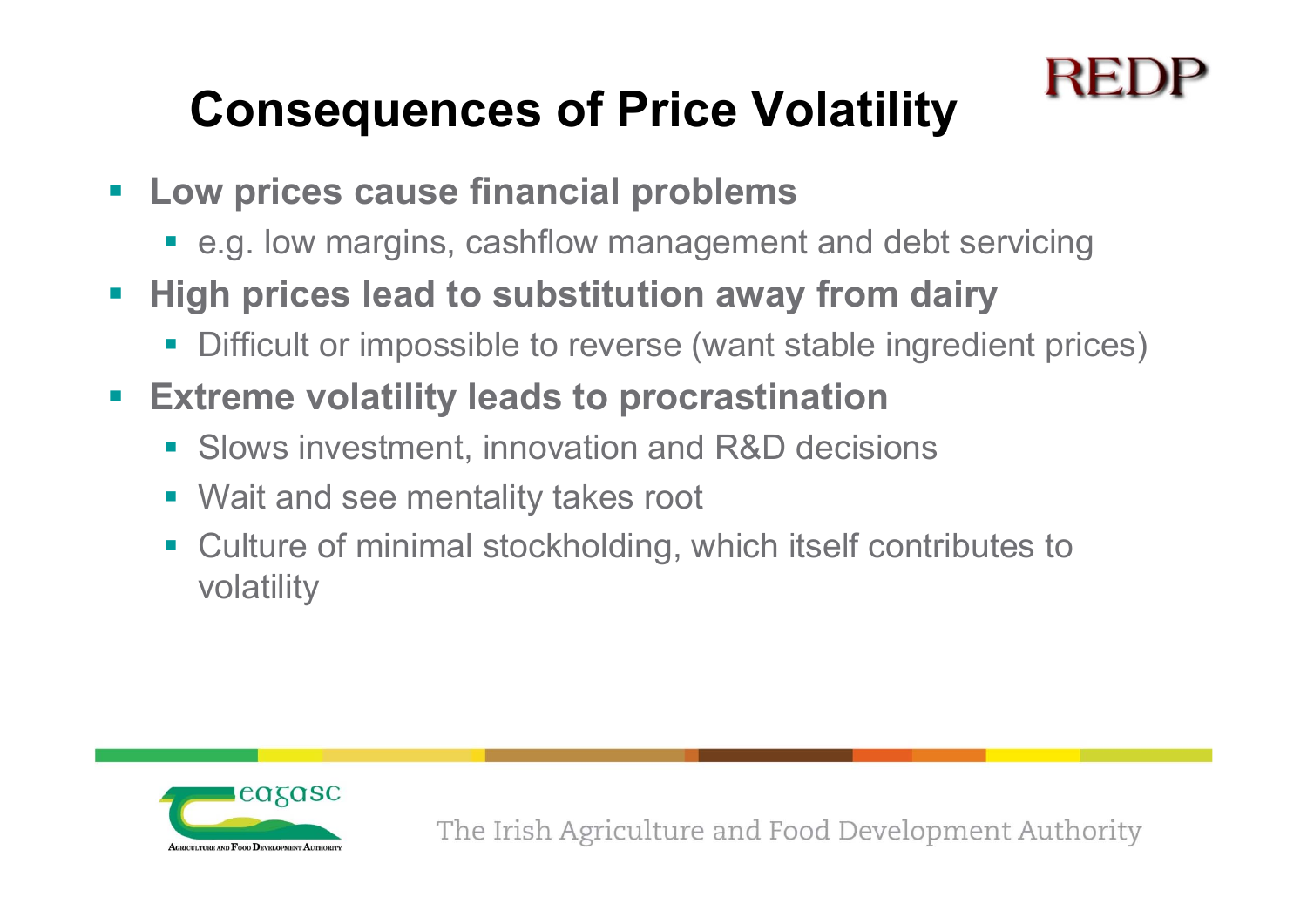# **How do we manage risk?**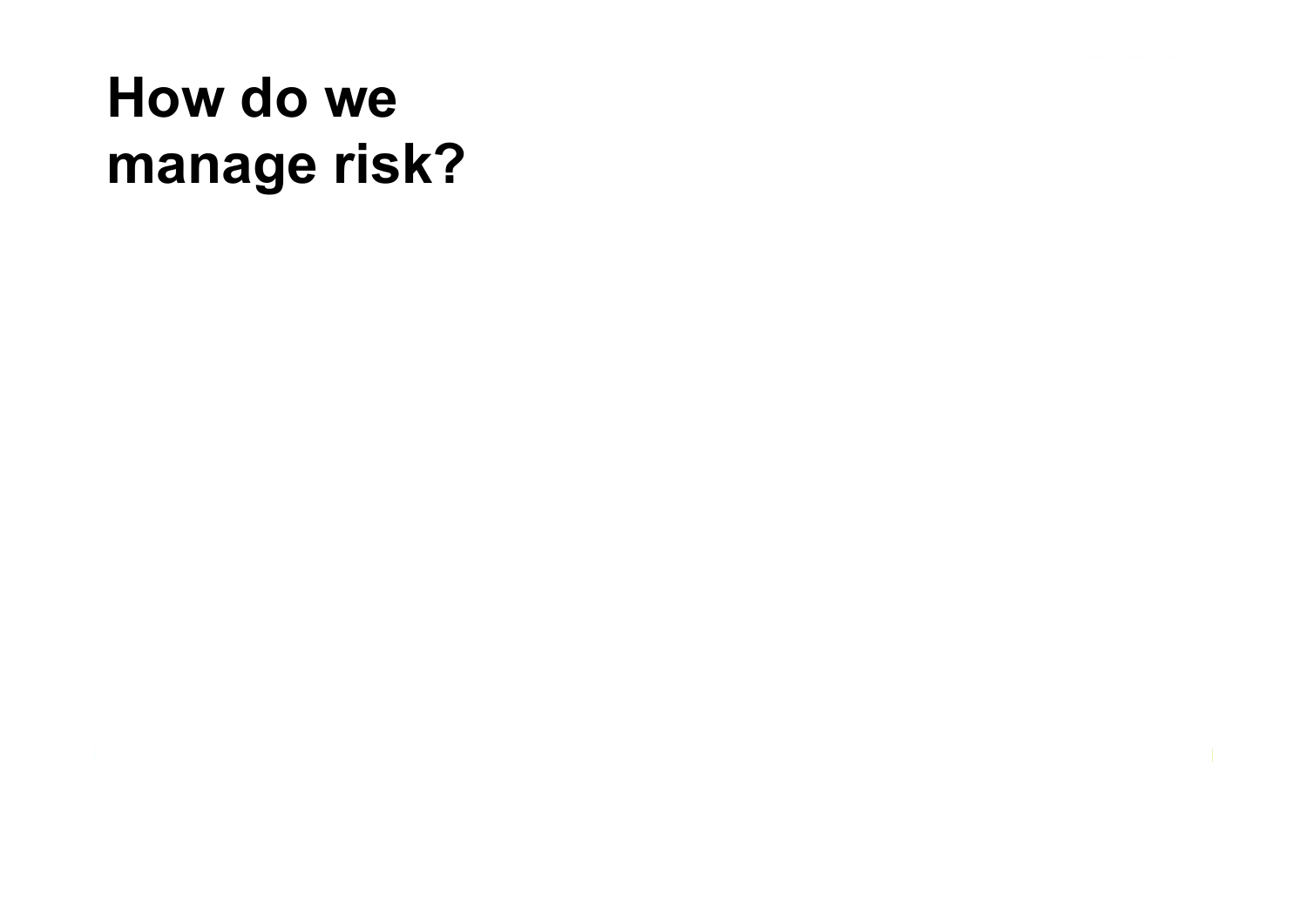### Pricing models

### Risk Diversification

Emergency relief Income Tax Measures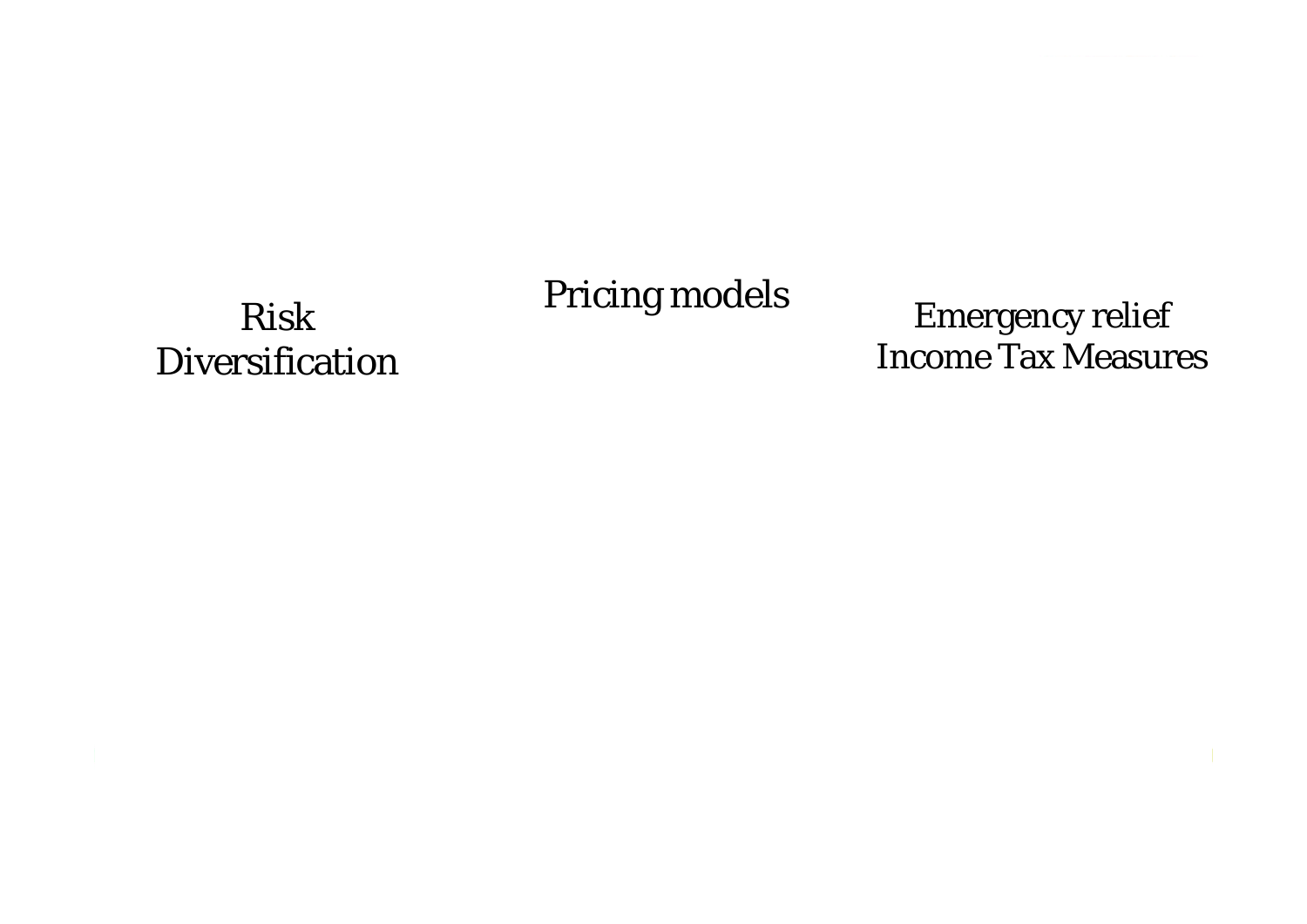### **Market based strategies**



**Forward contracts** 



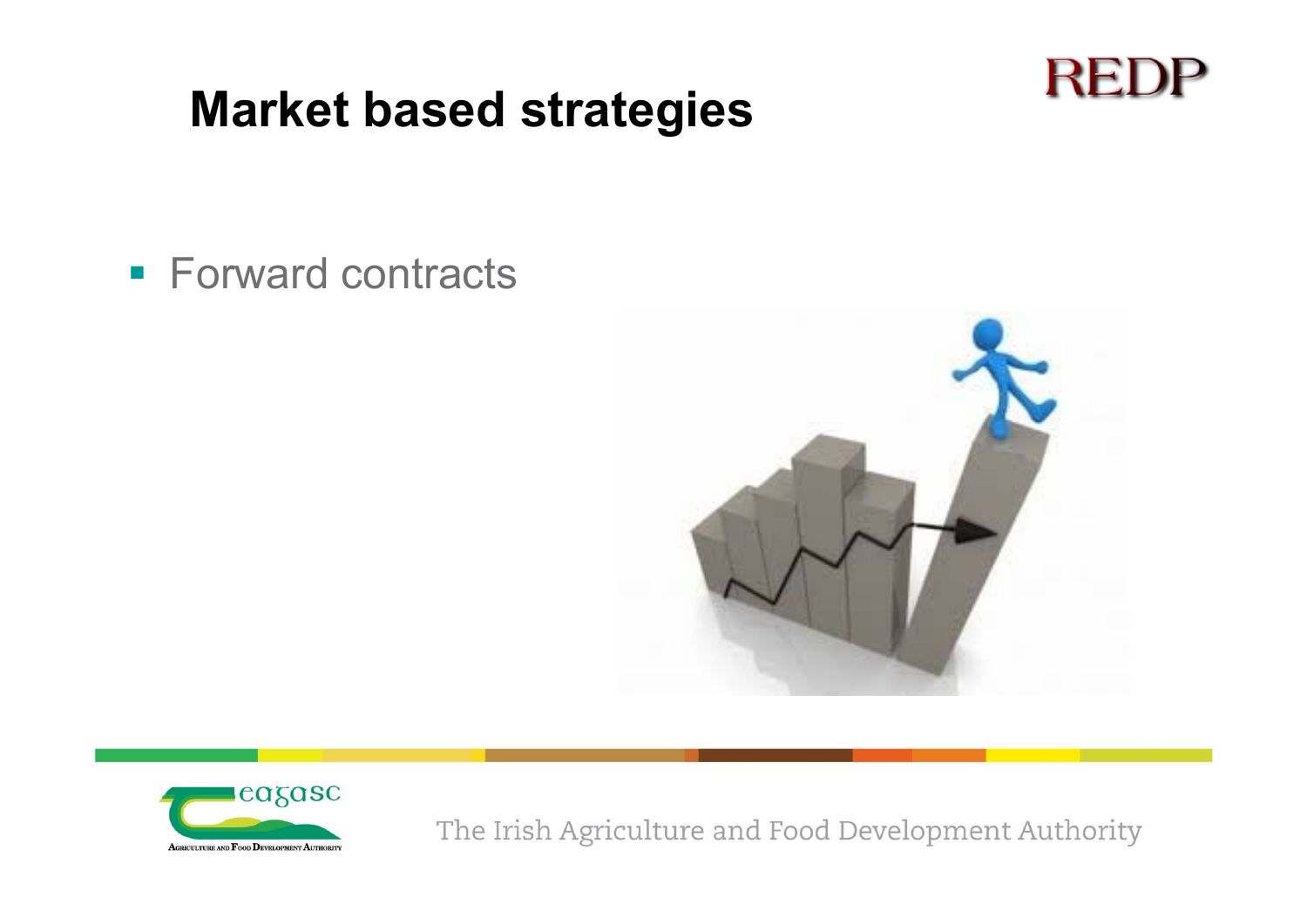### **Forward Contracts**

- **Agreement to purchase/sell specific quantity at a specific price at a certain point**
- **Risk to farmer of default can be reduced**
	- **-** Only lock in a share of production in the contract
- **Conflict of counterparty interests**
	- Sellers want to lock in high prices /buyers want to lock in low prices

### $\mathcal{L}_{\mathcal{A}}$ **Education required**

- **Necessary to increase uptake of tools**
- **For both processors and farmers**
- **Now available for milk production in Ireland** 
	- **Glanbia and 5 other milk processors**

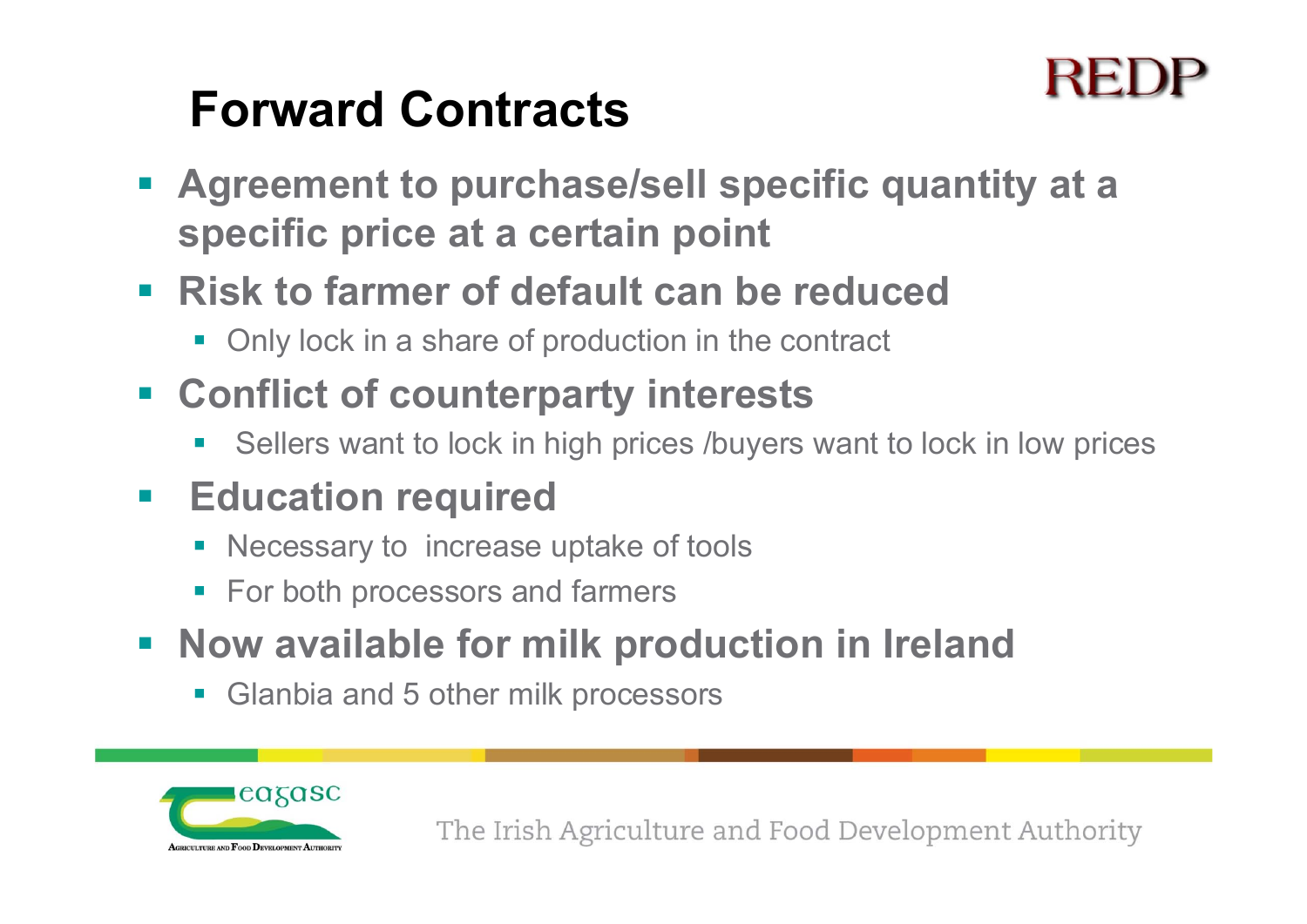### **Factors Affecting Adoption of Forward DP Contracts**

Table 3: Results of stepwise OLS Regressions of Forward Contract Prices

|                                | (1)                | (2)                 | (3)                |
|--------------------------------|--------------------|---------------------|--------------------|
| <b>Current Price</b>           | $0.442***$ (0.07)  |                     |                    |
| Log Recent Price Change        |                    | $0.139***$ (0.02)   |                    |
| Diversification                | $-0.077***$ (0.02) | $-0.070***$ (0.02)  | $-0.066***$ (0.02) |
| Milk Protein Indicator         | $-5.174***$ (1.21) | $-2.913**$ (1.23)   | $-5.425***$ (1.86) |
| Number of Children 16-19       | $-0.631**$ (0.29)  | $-0.751**$ (0.31)   | $-0.610*(0.32)$    |
| <b>Operators Age</b>           | $0.037**$ (0.02)   |                     | $0.031*$ (0.02)    |
| Milk Fat Indicator             |                    |                     | $2.471*$ (1.32)    |
| Cost Per Litre (Cent)          | $0.087**$ (0.04)   |                     |                    |
| Production (10,000 Litres)     | $-0.044***$ (0.01) |                     | $-0.031**$ (0.01)  |
| Farm Size                      | $0.022**$ (0.01)   |                     | $0.020**$ (0.01)   |
| Coupled Income $(\in 10,000s)$ | $0.150*(0.08)$     |                     |                    |
| Constant                       | $31.81***$ (4.35)  | $42.21***$ $(4.11)$ | 41.26*** (4.33)    |
| Sample Size                    | 204                | 170                 | 202                |
| R Squared                      | 0.285              | 0.263               | 0.124              |
| Adjusted R Squared             | 0.252              | 0.245               | 0.093              |

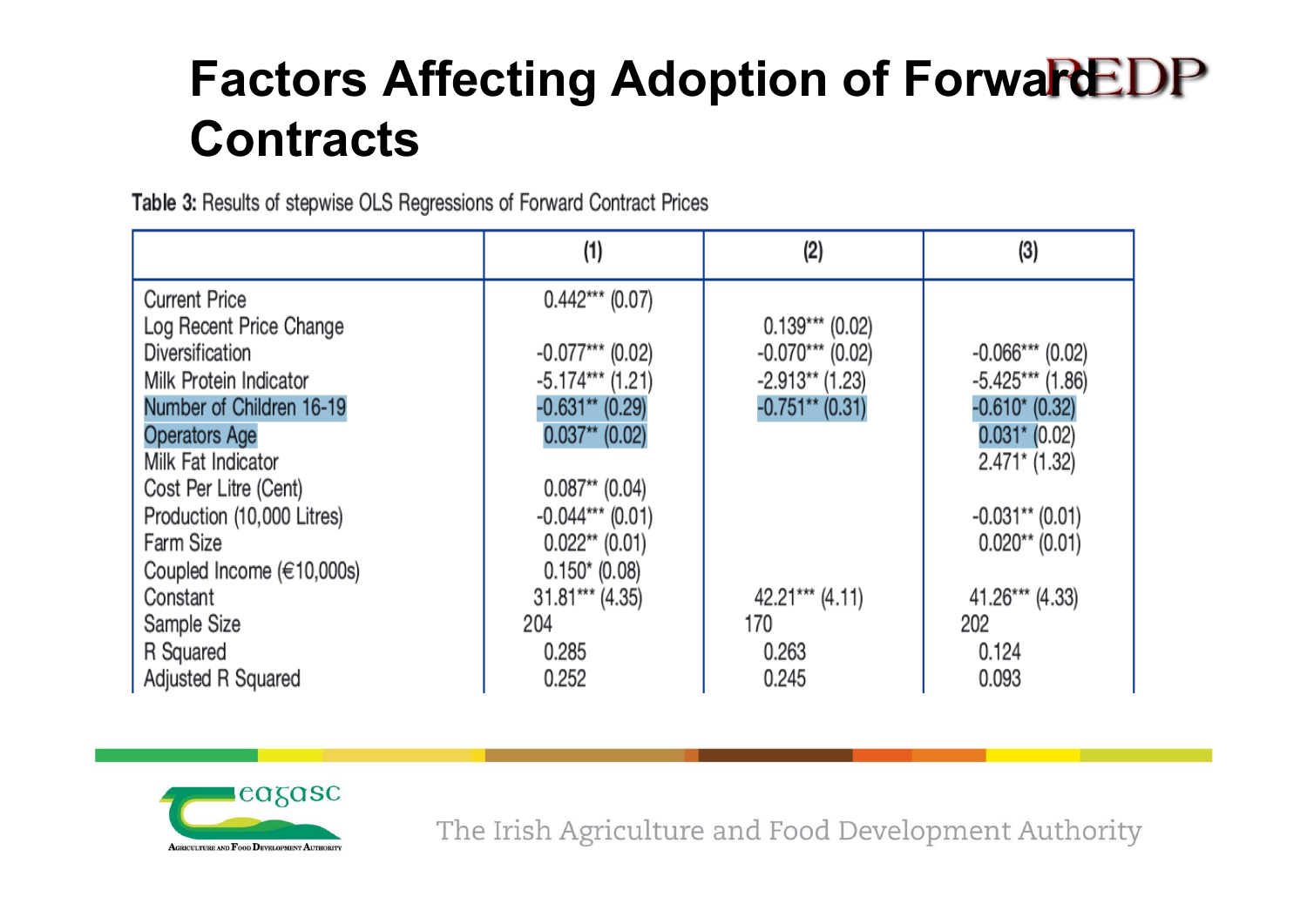### **Futures Market**



- **A future is a forward contract that is traded on an exchange**
	- **Quality, quantity, time and location**
- **A solution more suited to processors than individual farmers**
- $\left\vert \cdot \right\rangle$  **The contract's delivery price changes as the real commodity market price changes**
- $\mathcal{L}_{\mathcal{A}}$  **Market can include participants from outside sector**
	- **Speculators**
	- **Widens pool of market participants**

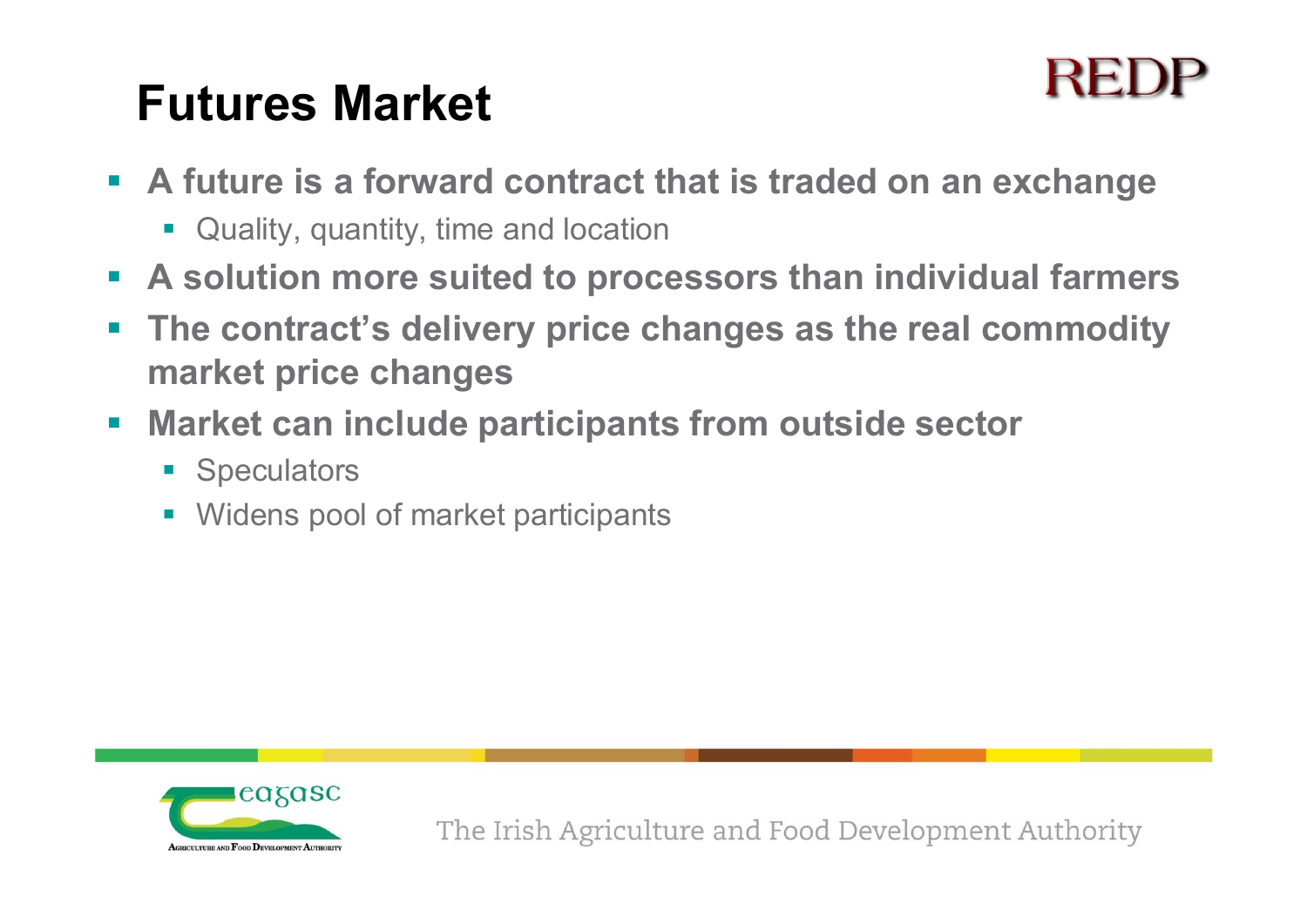# **Dairy Futures Markets in the EU**

- **Growing demand for futures based risk management solutions in dairying**
- **In Europe primarily driven by demand from the dairy buyer or customer side** 
	- **Already used for their non-dairy ingredient purchases**
- **Reluctance on dairy seller side**
	- Could rely on EU policy to stabilise market in the past
	- **Unfamiliar with futures markets trading as a result**
	- Still a new area for dairy, whilst well developed on the crops side



The Irish Agriculture and Food Development Authority

RE.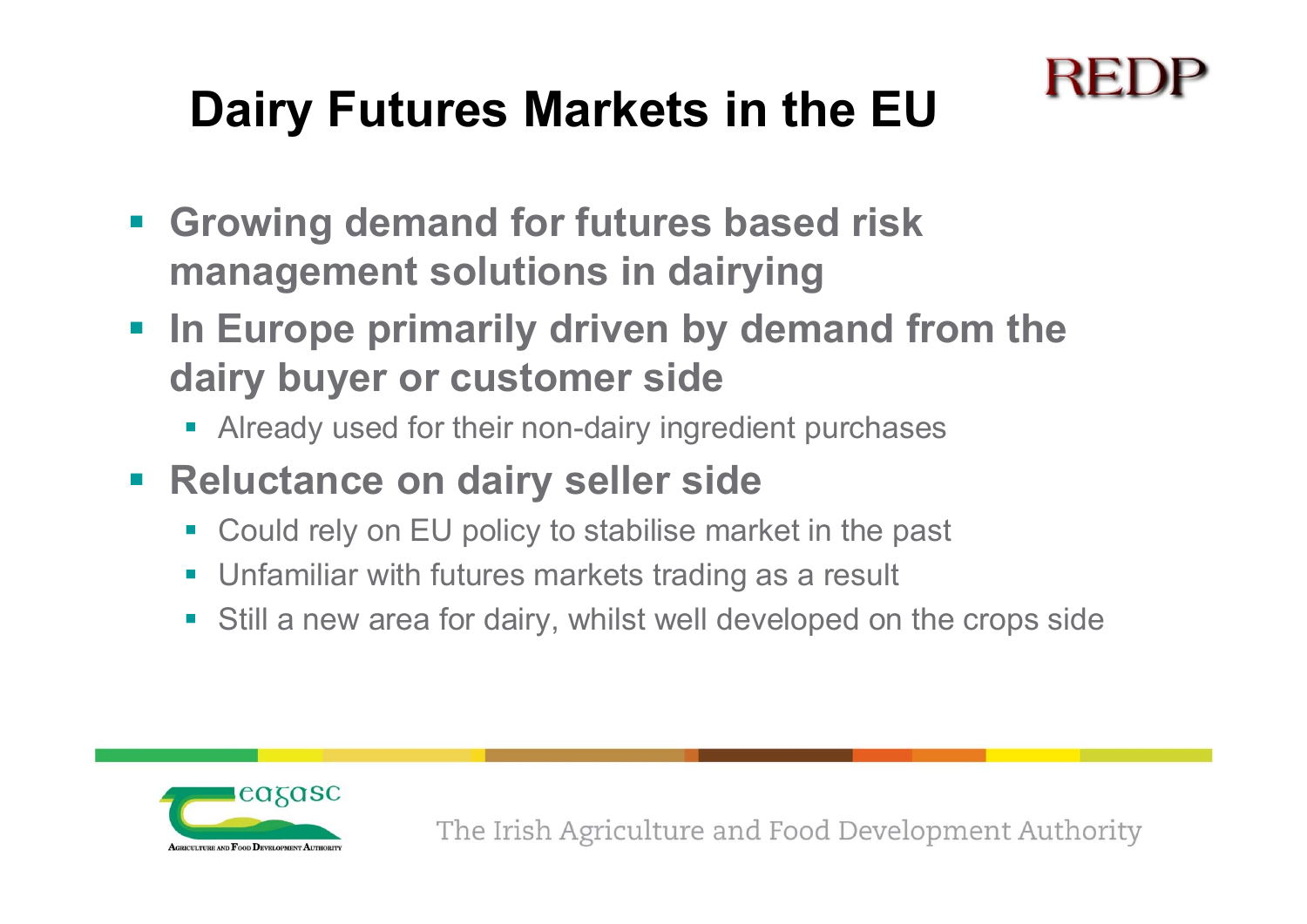# **Market based strategies**



- Asymmetric information, adverse selection, moral hazard, correlated losses
- **Barrier to insurance companies**
- **US crop insurance** 
	- **Government subsidised premiums**
	- er<br>1 Questionable success for Irish case



The Irish Agriculture and Food Development Authority

RE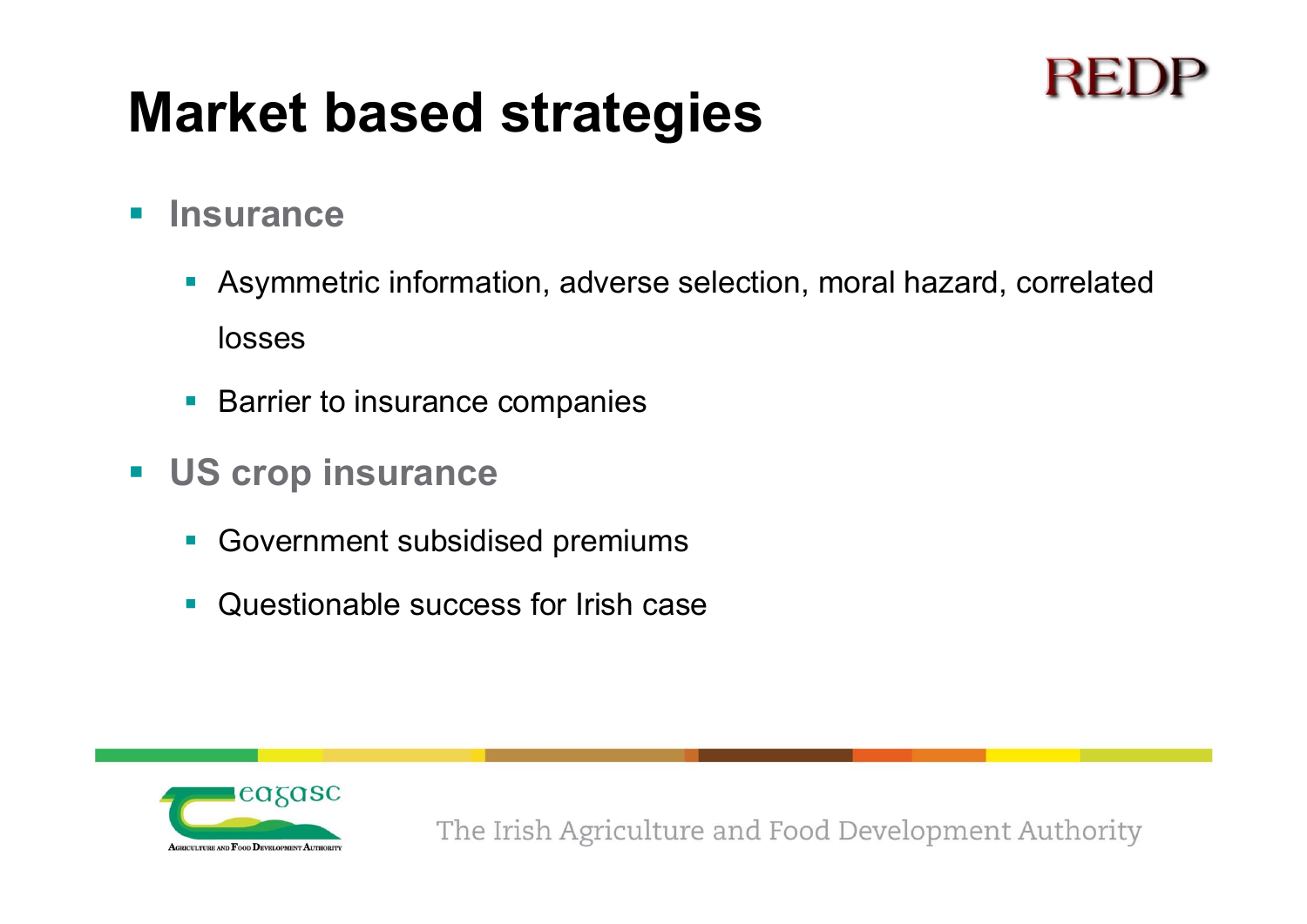### **State strategies**

- $\mathcal{L}_{\mathcal{A}}$ **Price support & intervention policies**
- $\mathcal{L}$  **Income stabilisation**
	- $\blacksquare$ Canada compensation based on change from reference period
	- **Australian bond type smoothing mechanisim**
- $\mathcal{L}_{\mathcal{A}}$  **Income Tax smoothing measures**
	- Income averaging over 5 years now possible
	- **Tax liability can be spread from good to bad years**

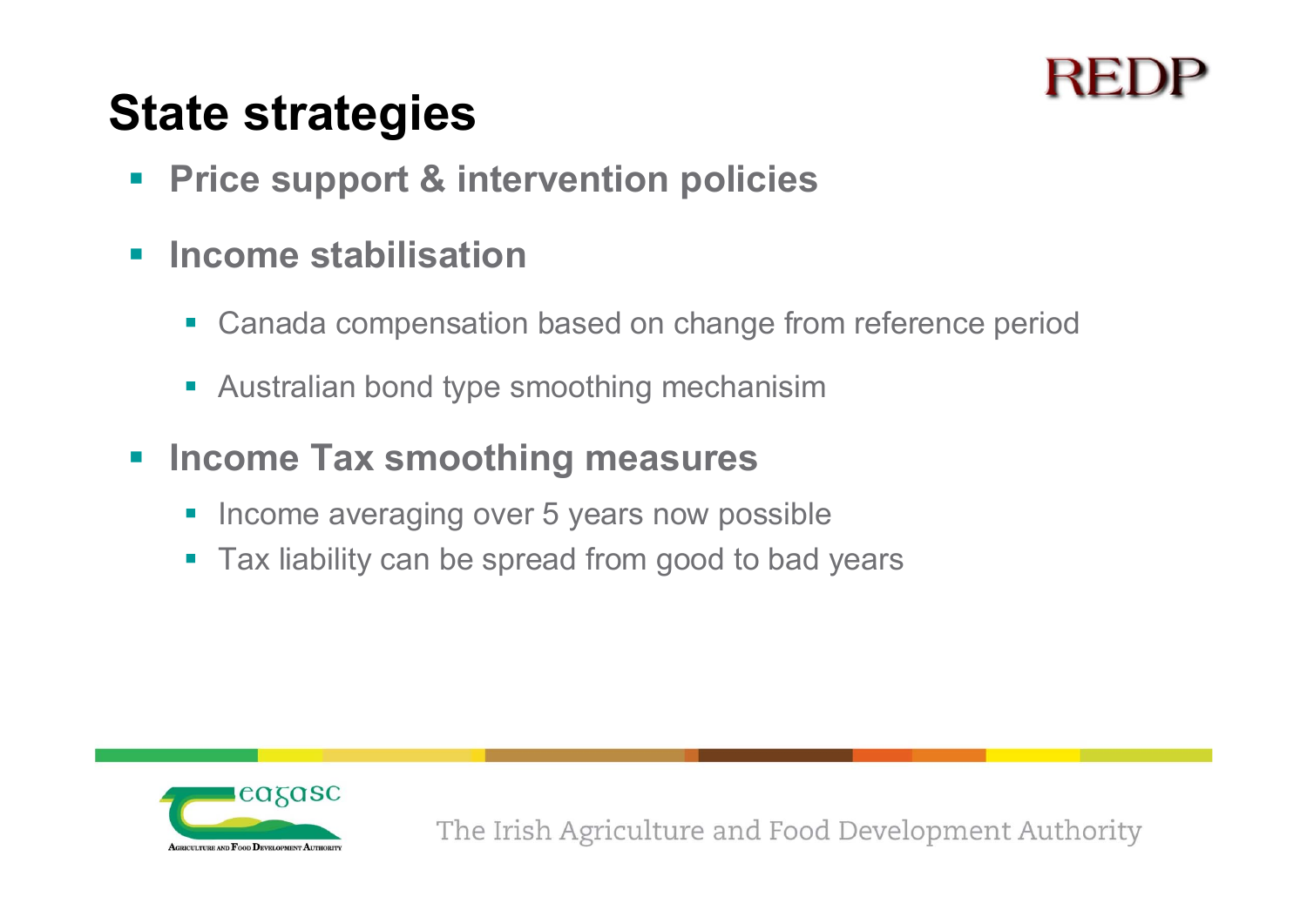### **State strategies**

- $\blacksquare$  **New CAP - Risk Management Toolkit**
	- **Nilk market observatory**
	- $\mathbf{L}$ Crisis reserve fund
	- $\Box$ Financial support for insurance and mutual funds
	- $\mathcal{L}_{\mathcal{A}}$ Income stabilisation mutual fund (few adopted)
	- €500 million distributed to dairy farmers 2015 from crisis reserve fund

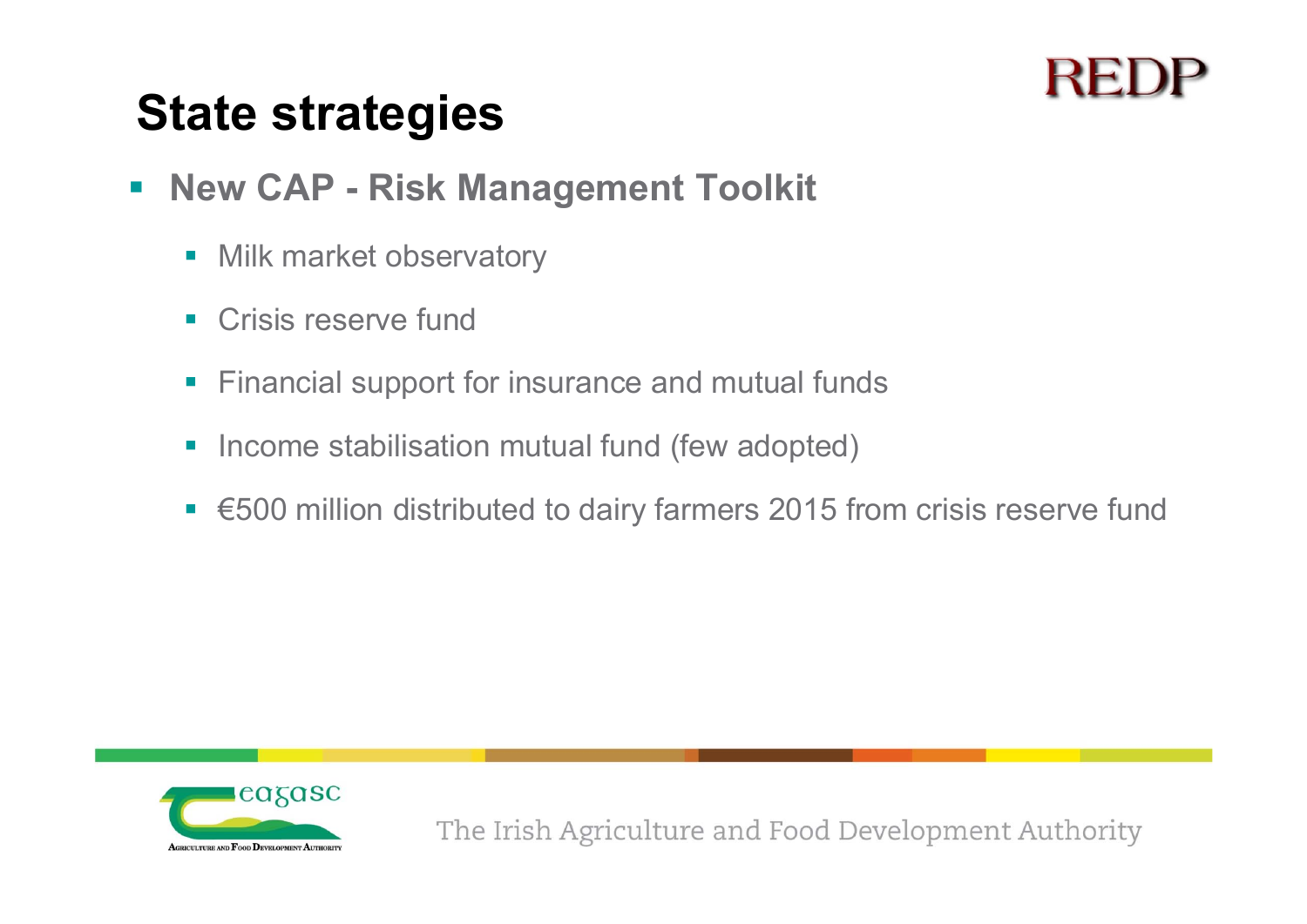### **State Strategies**

### **Voluntary Supply Constraint**

- **EX Collective action to limit production**
- $\blacksquare$  Where producer organisations (POs) and interbranch organisations (IBOs) agree to limit production
- $\mathbb{R}^n$ Allowed by EU legislation under limited circumstances
- Voluntary & temporary (Art. 222 of CMO Regulation)
- $\overline{\mathbb{R}^2}$ Limited in order to prevent anti-competitive behaviour
- **Example 1 Seque of how to regulate such agreements** 
	- e<br>V Potential free rider problem

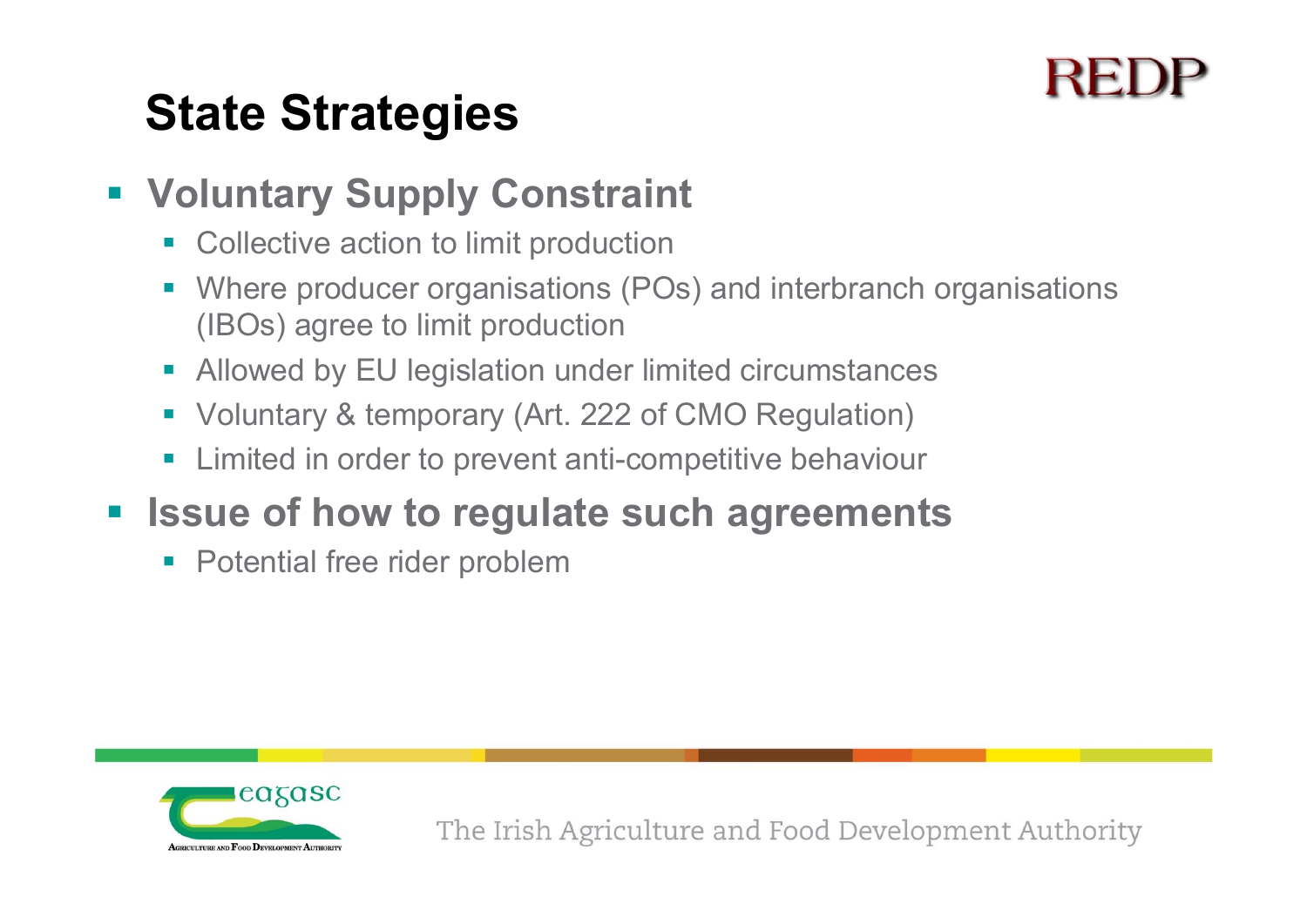## **Conclusions**

- $\mathcal{L}_{\mathcal{A}}$  **Increased volatility likely to continue**
	- Extreme weather, climate change and political unrest
	- $\mathcal{L}^{\mathcal{A}}$ Production costs, output volume and costs, incomes
	- e<br>V Protracted 'unsustainable' milk price until H1 2017 is likely
- $\mathbb{R}^n$ **How to manage risk – reduce, mitigate and cope**
- $\mathbb{R}^2$  **Market based strategies** 
	- **Forwards eliminate both up and downside risk**
	- $\blacksquare$ More sophisticated tools may not be suitable for all farmers
- $\mathcal{L}_{\mathcal{A}}$  **Policy options available but must be WTO and national policy compatible**